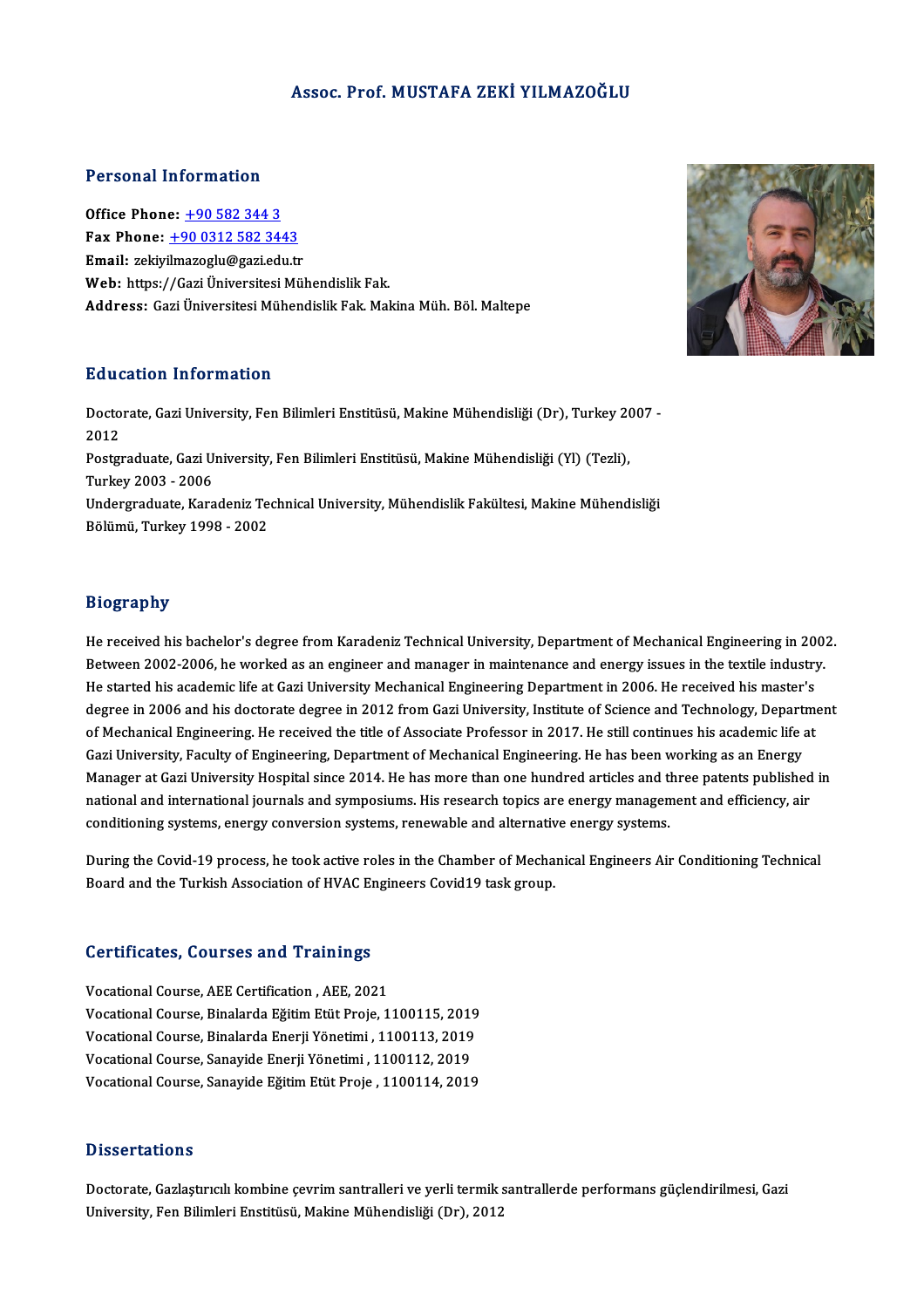Postgraduate, Bir tekstil fabrikasında güneş destekli çift etkili bir absorpsiyonlu soğutma sisteminin uygulamasının teknik<br>ve ekanomik analizi, Cari University, Fon Bilimleri Enstitüsü, Makine Mühendieliği (VI) (Terli), 2 Postgraduate, Bir tekstil fabrikasında güneş destekli çift etkili bir absorpsiyonlu soğutma sisteminin<br>ve ekonomik analizi, Gazi University, Fen Bilimleri Enstitüsü, Makine Mühendisliği (Yl) (Tezli), 2006 ve ekonomik analizi, Gazi University, Fen Bilimleri Enstitüsü, Makine Mühendisliği (Yl) (Tezli), 2006<br>Research Areas

Research Areas<br>Climate Change and Climate Modeling, Waste Water Collection and Treatment, Environmental Modeling, Environmental<br>Management, Air Pollution Monitoring, Air Pollution Modeling, Particle Control, Pollution Prev resear on 11 cas<br>Climate Change and Climate Modeling, Waste Water Collection and Treatment, Environmental Modeling, Environ<br>Management, Air Pollution Monitoring, Air Pollution Modeling, Particle Control, Pollution Preventi Climate Change and Climate Modeling, Waste Water Collection and Treatment, Environmental Modeling, Env<br>Management, Air Pollution Monitoring, Air Pollution Modeling, Particle Control, Pollution Prevention and W<br>Reduction, W Management, Air Pollution Monitoring, Air Pollution Modeling, Particle Control, Pollution Prevention and Waste<br>Reduction, Water Pollution and Control, Water and Air Resources Management, Electrochemical Processes,<br>Environm Reduction, Water Pollution and Control, Water and Air Resources Management, Electrochemical Processes,<br>Environmental Chemistry and Technology, Building Components and Materials, Composite materials, Applications of<br>Insulat Environmental Chemistry and Technology, Building Components and Materials, Composite materials, Applications of<br>Insulation Materials, Energy, Thermodynamics, Mine Safety and Environment, Pipelining, Alternate Fuels and Ene Insulation Materials, Energy, Thermodynamics<br>Resources, Yarn Technology (Spinning, weavir<br>Construction Management, Building materials Construction Management, Building materials<br>Academic Titles / Tasks

Academic Titles / Tasks<br>Associate Professor, Gazi University, Mühendislik Fakültesi, Makina Mühendisliği, 2017 - Continues<br>Researsh Assistant, Gazi University, Mühendislik Fakültesi, Makina Mühendisliği, 2005 - 2017 rredu emre "rrres", "rasks<br>Associate Professor, Gazi University, Mühendislik Fakültesi, Makina Mühendisliği, 2017 - Conti<br>Research Assistant, Gazi University, Mühendislik Fakültesi, Makina Mühendisliği, 2005 - 2017 Research Assistant, Gazi University, Mühendislik Fakültesi, Makina Mühendisliği, 2005 - 2017<br>Courses

Courses<br>Isı Değiştiricisi Tasarımı, Undergraduate, 2021 - 2022<br>Energy Engineering, Undergraduate, 2021 - 2022 Soursss<br>Isı Değiştiricisi Tasarımı, Undergraduate, 2021 - 20<br>Energy Engineering, Undergraduate, 2021 - 2022<br>Industrial Vantilation, Bostareduate, 2021 - 2022 Isı Değiştiricisi Tasarımı, Undergraduate, 2021 - 20<br>Energy Engineering, Undergraduate, 2021 - 2022<br>Industrial Ventilation , Postgraduate, 2021 - 2022<br>TBIZ - Theory of Inventive Problem Selving, Under Energy Engineering, Undergraduate, 2021 - 2022<br>Industrial Ventilation , Postgraduate, 2021 - 2022<br>TRIZ - Theory of Inventive Problem Solving, Undergraduate, 2021 - 2022<br>Combined Hest and Rewer and District Hesting, Restand Industrial Ventilation , Postgraduate, 2021 - 2022<br>TRIZ - Theory of Inventive Problem Solving, Undergraduate, 2021 - 2022<br>Combined Heat and Power and District Heating, Postgraduate, 2021 - 2022<br>Thermal and Environmental En TRIZ - Theory of Inventive Problem Solving, Undergraduate, 2021 - 2021<br>Combined Heat and Power and District Heating, Postgraduate, 2021 - 2<br>Thermal and Environmental Engineering, Undergraduate, 2020 - 2021<br>Puber Karanlary Combined Heat and Power and District Heating, Postgraduate, 2021 - 2022<br>Thermal and Environmental Engineering, Undergraduate, 2020 - 2021<br>Buhar Kazanları, Undergraduate, 2017 - 2018 Design of Thermal Systems, Undergraduate, 2017 - 2018

### Advising Theses

Advising Theses<br>Yilmazoğlu M. Z. , ANALYSIS OF INLET AIR COOLING via REVERSE BRAYTON CYCLE in GAS TURBINES, Postgraduate,<br>M.Bekler(Student), Continues raa vienny<br>1. Milmazoğlu M. Z. , ANALYSIS O<br>M.Bekler(Student), Continues<br>1. M. Z. , TECHNOECO Yilmazoğlu M. Z. , ANALYSIS OF INLET AIR COOLING via REVERSE BRAYTON CYCLE in GAS TURBINES, Postgradua<br>M.Bekler(Student), Continues<br>Yilmazoğlu M. Z. , TECHNOECONOMIC ANALYSIS OF THE APPLICABILITY OF TRIGENERATION SYSTEMS I M.Bekler(Student), Continues<br>Yilmazoğlu M. Z. , TECHNOECONOMIC ANALYSIS OF THE A<br>CENTERS, Postgraduate, R.Hatiboğlu(Student), Continues<br>Vilmazoğlu M. Z. , EXPERIMENTAL INVESTIC ATIONS OF V. Yilmazoğlu M. Z. , TECHNOECONOMIC ANALYSIS OF THE APPLICABILITY OF TRIGENERATION SYSTEMS IN DATA<br>CENTERS, Postgraduate, R.Hatiboğlu(Student), Continues<br>Yilmazoğlu M. Z. , EXPERIMENTAL INVESTIGATIONS OF VALIDATION PROCESSES CENTERS, Postgraduate,<br>Yilmazoğlu M. Z. , EXPERI<br>E.Doğan(Student), 2021<br>Yilmazoğlu M. Z., TURKE' Yilmazoğlu M. Z. , EXPERIMENTAL INVESTIGATIONS OF VALIDATION PROCESSES IN CLEANROOMS, Postgraduate,<br>E.Doğan(Student), 2021<br>Yilmazoğlu M. Z. , TURKEY'S ENERGY DIVERSITY IN TERMS OF INVESTIGATION OF ENERGY PROJECTION, Postgr E.Doğan(Student), 202<br>Yilmazoğlu M. Z. , TURK<br>C.Amil(Student), 2021<br><sup>Vilmazoğlu</sup> M. <sup>7</sup>. Oluro Yilmazoğlu M. Z. , TURKEY'S ENERGY DIVERSITY IN TERMS OF INVESTIGATION OF ENERGY PROJECTIO<br>C.Amil(Student), 2021<br>Yilmazoğlu M. Z. , Olive Oil Mill Wastewater Treatment With Parabolic Trough Collectors, Postgraduate,<br>Ö.Binh C.Amil(Student), 2021<br>Yilmazoğlu M. Z. , Olıve Oıl Mıll Wastewater Treatment Wıth Parabolıc Trough Collectors, Postgraduate,<br>Ö.Binboğa(Student), 2020

# o.sinboga(student), 2020<br>Articles Published in Journals That Entered SCI, SSCI and AHCI Indexes

The Fublished in Journals That Enter<br>I. Plasma gasification of the medical waste Plasma gasification of the medical waste<br>Erdogan A.A., YILMAZOĞLUM.Z. International Journal of Hydrogen Energy, vol.46, pp.29108-29125, 2021 (Journal Indexed in SCI)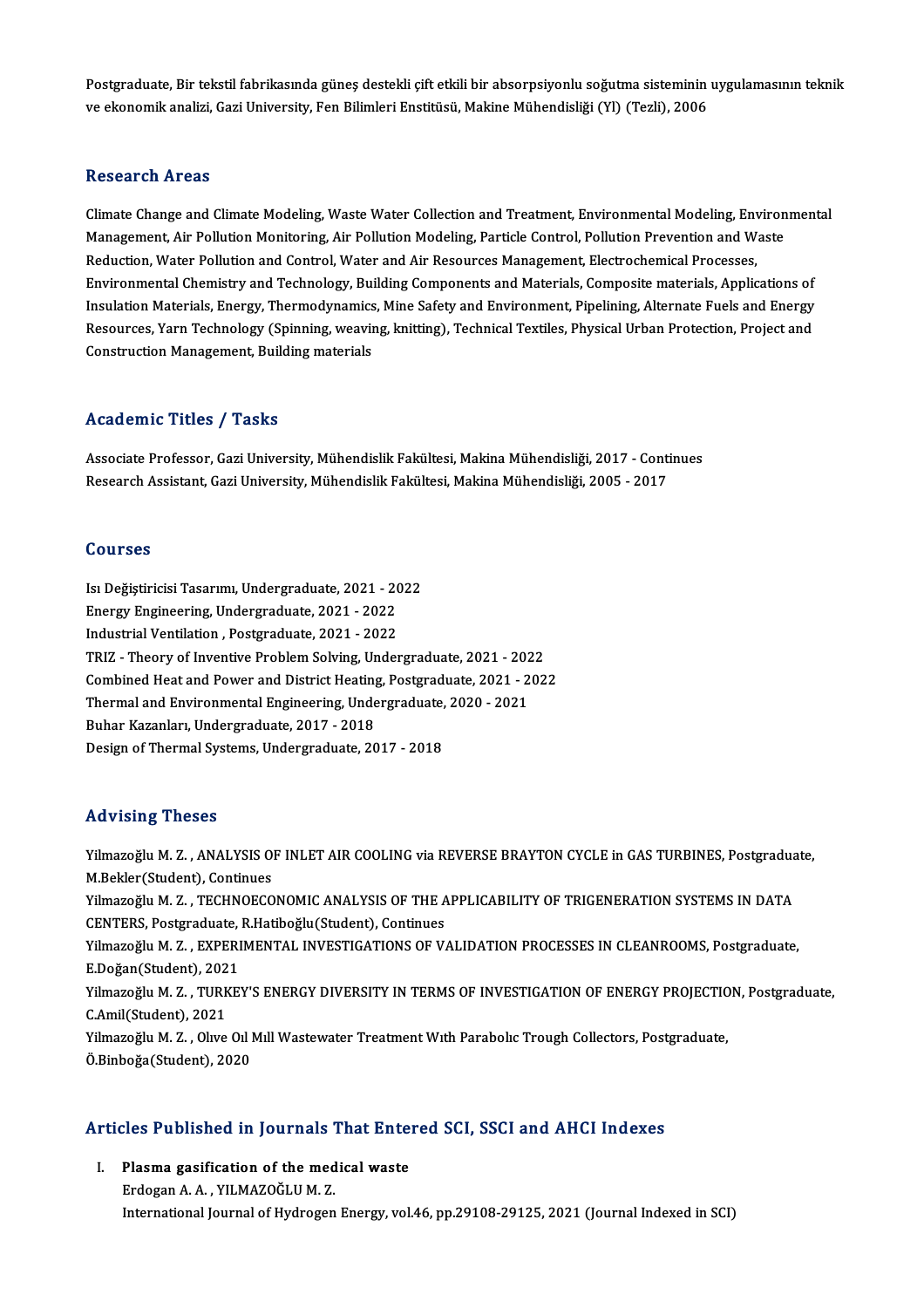II. An exergetic investigation of hot windbox and feedwater heating systems as repowering options for<br>thermal newer plants An exergetic investiga<br>thermal power plants<br>Erdegan A.A., YUMAZO An exergetic investigation of h<br>thermal power plants<br>Erdogan A. A. , YILMAZOĞLU M. Z.<br>ENEDCY SOUDCES PART A PECOV

thermal power plants<br>Erdogan A. A. , YILMAZOĞLU M. Z.<br>ENERGY SOURCES PART A-RECOVERY UTILIZATION AND ENVIRONMENTAL EFFECTS, 2021 (Journal Indexed in<br>SCI) Erdo<br>ENEI<br>SCI)<br>Num ENERGY SOURCES PART A-RECOVERY UTILIZATION AND ENVIRONMENTAL EFFECTS, 20:<br>SCI)<br>III. Numerical modeling of a downdraft plasma coal gasifier with plasma reactions<br>Ibrahimagly P. VII M470ČLUM 7

- SCI)<br>Numerical modeling of a down<br>Ibrahimoglu B., YILMAZOĞLU M. Z.<br>INTERNATIONAL JOURNAL OF HYL Ibrahimoglu B., YILMAZOĞLU M. Z.<br>INTERNATIONAL JOURNAL OF HYDROGEN ENERGY, vol.45, no.5, pp.3532-3548, 2020 (Journal Indexed in SCI) Ibrahimoglu B., YILMAZOĞLU M. Z.<br>INTERNATIONAL JOURNAL OF HYDROGEN ENERGY, vol.45, no.5, pp.3532-3548, 2020 (Journal Indexed in SCI)<br>IV. Increasing exergy efficiency of a coal-fired thermal power plant via feedwater-he
- **INTERNATIO**<br>Increasing<br>application<br>VII MAZOČI I Increasing exergy efficiency of<br>application<br>YILMAZOĞLU M. Z. , Erdogan A. A.<br>International Journal of Exergy ye application<br>19 YILMAZOĞLU M. Z. , Erdogan A. A.<br>International Journal of Exergy, vol.29, pp.263-281, 2019 (Journal Indexed in SCI Expanded)

V. Increasing exergy efficiency of a coal-fired thermal power plant via feedwater-heating repowering application

YILMAZOĞLUM.Z., Erdogan A.A. application<br>YILMAZOĞLU M. Z. , Erdogan A. A.<br>INTERNATIONAL JOURNAL OF EXERGY, vol.29, pp.263-281, 2019 (Journal Indexed in SCI)<br>HEAT REMOVAL JMBROVEMENT IN AN ENCLOSURE WITH ELECTRONIC COMPON YILMAZOĞLU M. Z. , Erdogan A. A.<br>INTERNATIONAL JOURNAL OF EXERGY, vol.29, pp.263-281, 2019 (Journal Indexed in SCI)<br>VI. HEAT REMOVAL IMPROVEMENT IN AN ENCLOSURE WITH ELECTRONIC COMPONENTS FOR AIR<br>CONDITIONING DEVICES

INTERNATIONAL JOURNAL<br>HEAT REMOVAL IMPROV<br>CONDITIONING DEVICES<br>YU MAZOČLUM Z. Colala HEAT REMOVAL IMPROVEMENT IN AN I<br>CONDITIONING DEVICES<br>YILMAZOĞLU M. Z. , Gokalp O., BIYIKOĞLU A.<br>JOUPNAL OE ENHANCED HEAT TRANSEER .. CONDITIONING DEVICES<br>YILMAZOĞLU M. Z. , Gokalp O., BIYIKOĞLU A.<br>JOURNAL OF ENHANCED HEAT TRANSFER, vol.26, no.1, pp.1-14, 2019 (Journal Indexed in SCI)<br>Pianosal of olive mill wastawstar with P.C are plasme method.

YILMAZOĞLU M. Z. , Gokalp O., BIYIKOĞLU A.<br>JOURNAL OF ENHANCED HEAT TRANSFER, vol.26, no.1, pp.1-14, 2019<br>VII. Disposal of olive mill wastewater with DC arc plasma method<br>Ibrahimoglu B. VII MAZOĞLU M. Z. JOURNAL OF ENHANCED HEAT TR<br>Disposal of olive mill wastewat<br>Ibrahimoglu B., YILMAZOĞLU M. Z.<br>JOUPNAL OF ENVIPONMENTAL M/ Disposal of olive mill wastewater with DC arc plasma method<br>Ibrahimoglu B., YILMAZOĞLU M. Z.<br>JOURNAL OF ENVIRONMENTAL MANAGEMENT, vol.217, pp.727-734, 2018 (Journal Indexed in SCI)<br>Investigation of Spiral Elouy Field Desig Ibrahimoglu B., YILMAZOĞLU M. Z.<br>JOURNAL OF ENVIRONMENTAL MANAGEMENT, vol.217, pp.727-734, 2018 (Journal Indexe<br>VIII. Investigation of Spiral Flow-Field Design on the Performance of a PEM Fuel Cell<br>Ibrahimogly B. Vilmazogl

## JOURNAL OF ENVIRONMENTAL MANAGEM<br>Investigation of Spiral Flow-Field Des<br>Ibrahimoglu B., Yilmazoglu M. Z. , Celenk S. Investigation of Spiral Flow-Field Design on the Performance of a P<br>Ibrahimoglu B., Yilmazoglu M. Z. , Celenk S.<br>Fuel Cells, vol.17, no.6, pp.786-793, 2017 (Journal Indexed in SCI Expanded)<br>Despecting energy consumption an

- Ibrahimoglu B., Yilmazoglu M. Z. , Celenk S.<br>Fuel Cells, vol.17, no.6, pp.786-793, 2017 (Journal Indexed in SCI Expanded)<br>IX. Decreasing energy consumption and carbon footprint in a school building: a comparative study Fuel Cells, vol.17<br>Decreasing en<br>energy audits<br>vu MAZOČU UM Decreasing energ<br>energy audits<br>YILMAZOĞLU M. Z.<br>INTERNATIONAL I energy audits<br>YILMAZOĞLU M. Z.<br>INTERNATIONAL JOURNAL OF GLOBAL WARMING, vol.13, no.2, pp.237-257, 2017 (Journal Indexed in SCI)<br>Numerisel modeling of a doundraft plasme gesifisation reaster
	-

YILMAZOĞLU M. Z.<br>INTERNATIONAL JOURNAL OF GLOBAL WARMING, vol.13, no.2, pp.237-3<br>X. Numerical modeling of a downdraft plasma gasification reactor<br>Ibrahimoglu B., Cucen A., YILMAZOĞLU M. Z. INTERNATIONAL JOURNAL OF GLOBAL WAF<br>Numerical modeling of a downdraft pla<br>Ibrahimoglu B., Cucen A., YILMAZOĞLU M. Z.<br>INTERNATIONAL JOURNAL OF HYDROCEN E Numerical modeling of a downdraft plasma gasification reactor<br>Ibrahimoglu B., Cucen A., YILMAZOĞLU M. Z.<br>INTERNATIONAL JOURNAL OF HYDROGEN ENERGY, vol.42, no.4, pp.2583-2591, 2017 (Journal Indexed in SCI)<br>Numerical modelin Ibrahimoglu B., Cucen A., YILMAZOĞLU M. Z.<br>INTERNATIONAL JOURNAL OF HYDROGEN ENERGY, vol.42, no.4, pp.2583-2591, 2017 (Journal Indexed in<br>XI. Numerical modeling of repowering of a thermal power plant boiler using plasm

## INTERNA<br>Numeric<br>systems<br><sup>Ibrobimo</sup> XI. Numerical modeling of repowering of a thermal power plant boiler using plasma combustion<br>systems<br>Ibrahimoglu B., YILMAZOĞLU M. Z., Cucen A.

ENERGY, vol.103, pp.38-48, 2016 (Journal Indexed in SCI)

Ibrahimoglu B., YILMAZOĞLU M. Z. , Cucen A.<br>ENERGY, vol.103, pp.38-48, 2016 (Journal Indexed in SCI)<br>XII. Effects of the selection of heat transfer fluid and condenser type on the performance of a solar<br>thermal nower plant ENERGY, vol.103, pp.38-48, 2016 (Journal Indexed in SCI)<br>Effects of the selection of heat transfer fluid and con<br>thermal power plant with technoeconomic approach<br>VII MAZOČLIJM Z Effects of the sele<br>thermal power p<br>YILMAZOĞLUM.Z.<br>ENEPCY CONVERSI thermal power plant with technoeconomic approach<br>YILMAZOĞLU M. Z.<br>ENERGY CONVERSION AND MANAGEMENT, vol.111, pp.271-278, 2016 (Journal Indexed in SCI)

## YILMAZOĞLU M. Z.<br>ENERGY CONVERSION AND MANAGEMENT, vol.111, pp.271-278, 2016 (Journal Indexed in SCI)<br>XIII. Experimental and numerical investigation of a prototype thermoelectric heating and cooling unit<br>VILMAZOČLU M. ENERGY CONVERSI<br>Experimental and<br>YILMAZOĞLU M. Z.<br>ENERCY AND PHIL Experimental and numerical investigation of a prototype thermoele<br>YILMAZOĞLU M. Z.<br>ENERGY AND BUILDINGS, vol.113, pp.51-60, 2016 (Journal Indexed in SCI)<br>Comparison of Thermal Benowering Alternatives for Thermal Bow

ENERGY AND BUILDINGS, vol.113, pp.51-60, 2016 (Journal Indexed in SCI)

# YILMAZOĞLU M. Z.<br>ENERGY AND BUILDINGS, vol.113, pp.51-60, 2016 (Journal Indexed in SCI)<br>XIV. Comparison of Thermal Repowering Alternatives for Thermal Power Plants<br>YILMAZOĞLU M. Z. Comparison of Thermal Repowering Alternatives for Thermal Power Plants<br>YILMAZOĞLU M. Z.<br>ENERGY, TRANSPORTATION AND GLOBAL WARMING, pp.513-525, 2016 (Journal Indexed in SCI)<br>Eunenimental and Numerisel Study on Thermoelectri

YILMAZOĞLU M. Z.<br>ENERGY, TRANSPORTATION AND GLOBAL WARMING, pp.513-525, 2016 (Journal Indexed in SCI)<br>XV. Experimental and Numerical Study on Thermoelectric Generator Performance Applied to a<br>Condonging Combi Boilor ENERGY, TRANSPORTATION<br>Experimental and Numeri<br>Condensing Combi Boiler<br>BASYAVA S. KARAASLAN S. Experimental and Numerical Study on Thermoelectric Generato:<br>Condensing Combi Boiler<br>BAŞKAYA Ş., KARAASLAN S., ÇALIŞIR T., YILMAZOĞLU M. Z. , Yilmaz T. O.<br>HEAT TRANSEED ENCINEERING .val 26. ap.1292, 1292, 2915 (Journal In

Condensing Combi Boiler<br>BAŞKAYA Ş., KARAASLAN S., ÇALIŞIR T., YILMAZOĞLU M. Z. , Yilmaz T. O.<br>HEAT TRANSFER ENGINEERING, vol.36, pp.1292-1302, 2015 (Journal Indexed in SCI)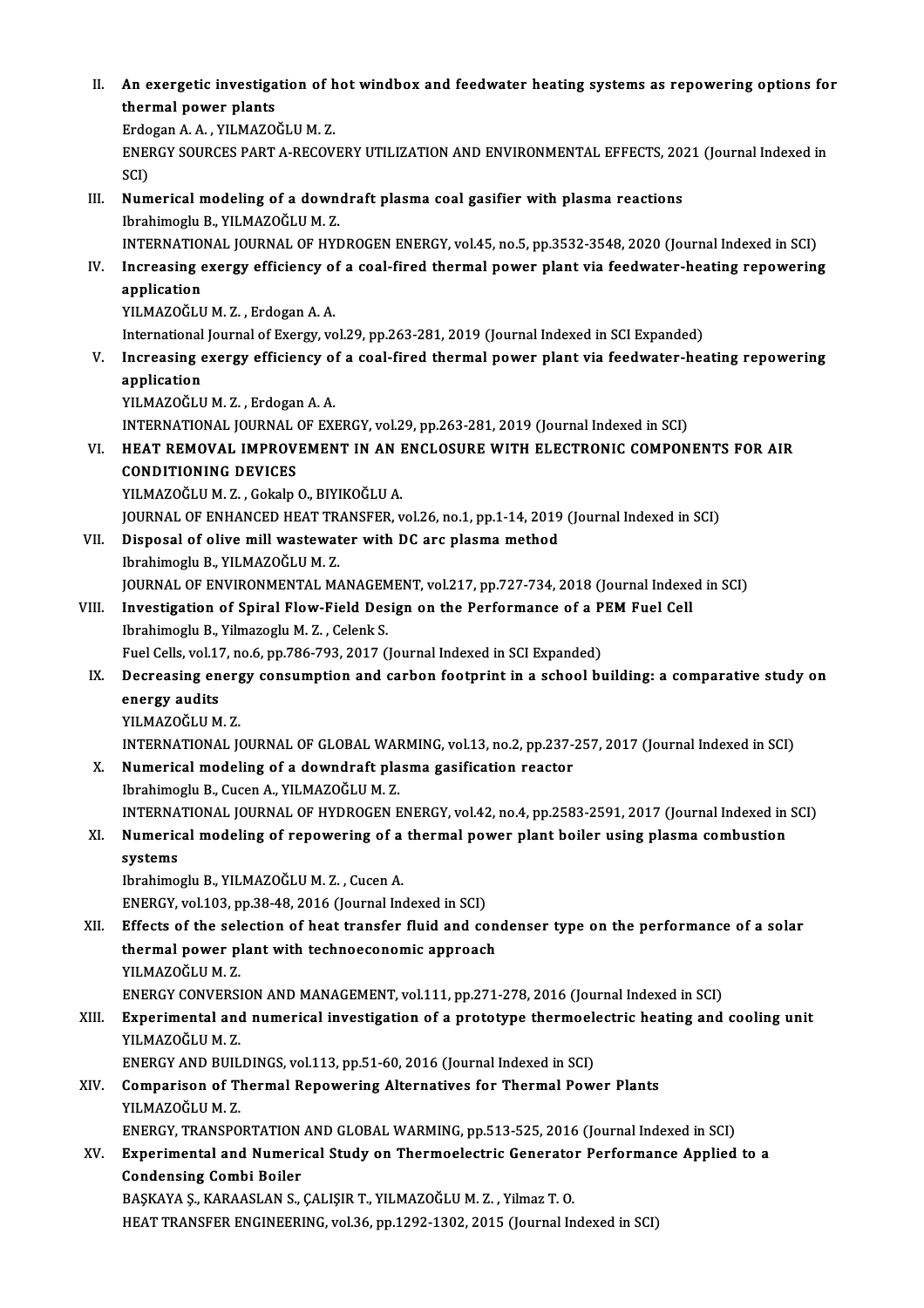| XVI.   | Effect of several thermoplastic canal filling techniques on surface temperature rise on roots with<br>simulated internal resorption cavities: an infrared thermographic analysis |
|--------|----------------------------------------------------------------------------------------------------------------------------------------------------------------------------------|
|        | Ulusoy Ö. İ., Yilmazoglu M. Z., Gorgul G.                                                                                                                                        |
|        | INTERNATIONAL ENDODONTIC JOURNAL, vol.48, no.2, pp.171-176, 2015 (Journal Indexed in SCI)                                                                                        |
| XVII.  | Waste heat utilization in natural gas pipeline compression stations by an organic rankine cycle                                                                                  |
|        | YILMAZOĞLU M.Z., Amirabedin E., Shotorban B.                                                                                                                                     |
|        | ENERGY EXPLORATION & EXPLOITATION, vol.32, no.2, pp.317-328, 2014 (Journal Indexed in SCI)                                                                                       |
| XVIII. | Effects of high temperature generator pressure on energetic and exergetic performance of double                                                                                  |
|        | effect series flow type absorption cooling system                                                                                                                                |
|        | Yilmazoglu M.Z.                                                                                                                                                                  |
|        | Journal of the Energy Institute, vol.86, no.1, pp.32-40, 2013 (Journal Indexed in SCI Expanded)                                                                                  |
| XIX.   | 3e analysis of a solar assisted rotary type coal dryer                                                                                                                           |
|        | Zeki Yilmazoglu M. Z., Amirabedin E.                                                                                                                                             |
|        | International Journal of Renewable Energy Research, vol.2, no.1, pp.16-22, 2012 (Journal Indexed in SCI                                                                          |
|        | Expanded)                                                                                                                                                                        |
| XX.    | Solar repowering of Soma-A thermal power plant                                                                                                                                   |
|        | ZekiYilmazoglu M. Z., Durmaz A., BAKER D. K.                                                                                                                                     |
|        | Energy Conversion and Management, vol.64, pp.232-237, 2012 (Journal Indexed in SCI Expanded)                                                                                     |
| XXI.   | THERMODYNAMIC ANALYSIS OF AN INTEGRATED GASIFICATION COMBINED CYCLE POWER PLANT                                                                                                  |
|        | YILMAZOĞLU M.Z., Durmaz A.                                                                                                                                                       |
|        | ISI BILIMI VE TEKNIGI DERGISI-JOURNAL OF THERMAL SCIENCE AND TECHNOLOGY, vol.32, no.2, pp.43-53, 2012                                                                            |
|        | (Journal Indexed in SCI)                                                                                                                                                         |
| XXII.  | SECOND LAW AND SENSITIVITY ANALYSIS OF A COMBINED CYCLE POWER PLANT IN TURKEY                                                                                                    |
|        | YILMAZOĞLU M.Z., Amirabedin E.                                                                                                                                                   |
|        | ISI BILIMI VE TEKNIGI DERGISI-JOURNAL OF THERMAL SCIENCE AND TECHNOLOGY, vol.31, no.2, pp.41-50, 2011<br>(Journal Indexed in SCI)                                                |
| XXIII. | Effects of a fogging system on a combined cycle performance                                                                                                                      |
|        | Yilmazoglu M.Z.                                                                                                                                                                  |
|        | Proceedings of the Institution of Mechanical Engineers, Part A: Journal of Power and Energy, vol.224, no.8,                                                                      |
|        | pp.1029-1038, 2010 (Journal Indexed in SCI Expanded)                                                                                                                             |
| XXIV.  | Thermodynamic analysis of a single effect absorption cooling system Tek etki.li. bi.r                                                                                            |
|        | absorpsi•yonlu soğutma si•stemi•ni•n termodi•nami•k anali•zi•                                                                                                                    |
|        | Yilmazoglu M.Z.                                                                                                                                                                  |
|        | Journal of the Faculty of Engineering and Architecture of Gazi University, vol.25, no.2, pp.397-404, 2010 (Journal                                                               |
|        | Indexed in SCI Expanded)                                                                                                                                                         |
| XXV.   | THE EFFECTS OF AMBIENT TEMPERATURE AND PRESSURE ON GAS TURBINE POWER PLANTS                                                                                                      |
|        | <b>PERFORMANCE</b>                                                                                                                                                               |
|        | YILMAZOĞLU M.Z., Rahim M.A.                                                                                                                                                      |
|        | JOURNAL OF THE FACULTY OF ENGINEERING AND ARCHITECTURE OF GAZI UNIVERSITY, vol.25, no.3, pp.495-503,                                                                             |
|        | 2010 (Journal Indexed in SCI)                                                                                                                                                    |
|        |                                                                                                                                                                                  |

### Articles Published in Other Journals

rticles Published in Other Journals<br>I. Covid-19 Sürecinde Mevcut Hastanelerde Mekanik Sistemlerinde Alınması Gereken Önlemler Ve<br>Teerübeler Tecrus<br>Covid-19 Si<br>Tecrübeler<br><sup>VII MAZOČII</sup> Covid-19 Sürecinde Mevcut Ha<br>Tecrübeler<br>YILMAZOĞLU M.Z., DEMİRCAN A.<br>Journal of Polytechnis 2021 (Pofo Tecrübeler<br>YILMAZOĞLU M. Z. , DEMİRCAN A.<br>Journal of Polytechnic, 2021 (Refereed Journals of Other Institutions)

YILMAZOĞLU M. Z. , DEMİRCAN A.<br>Journal of Polytechnic, 2021 (Refereed Journals of Other Institutions)<br>II. Investigation of ventilation in a living module designed for manned mission to Mars<br>AVDOĞDU E.T. VILMAZOĞLUM Z Journal of Polytechnic, 2021 (Referent<br>Investigation of ventilation in a<br>AYDOĞDU F. T. , YILMAZOĞLU M. Z.<br>International Journal of Sustainable AYDOĞDU F. T. , YILMAZOĞLU M. Z.<br>International Journal of Sustainable Aviation, vol.6, no.4, pp.308-325, 2020 (Journal Indexed in ESCI)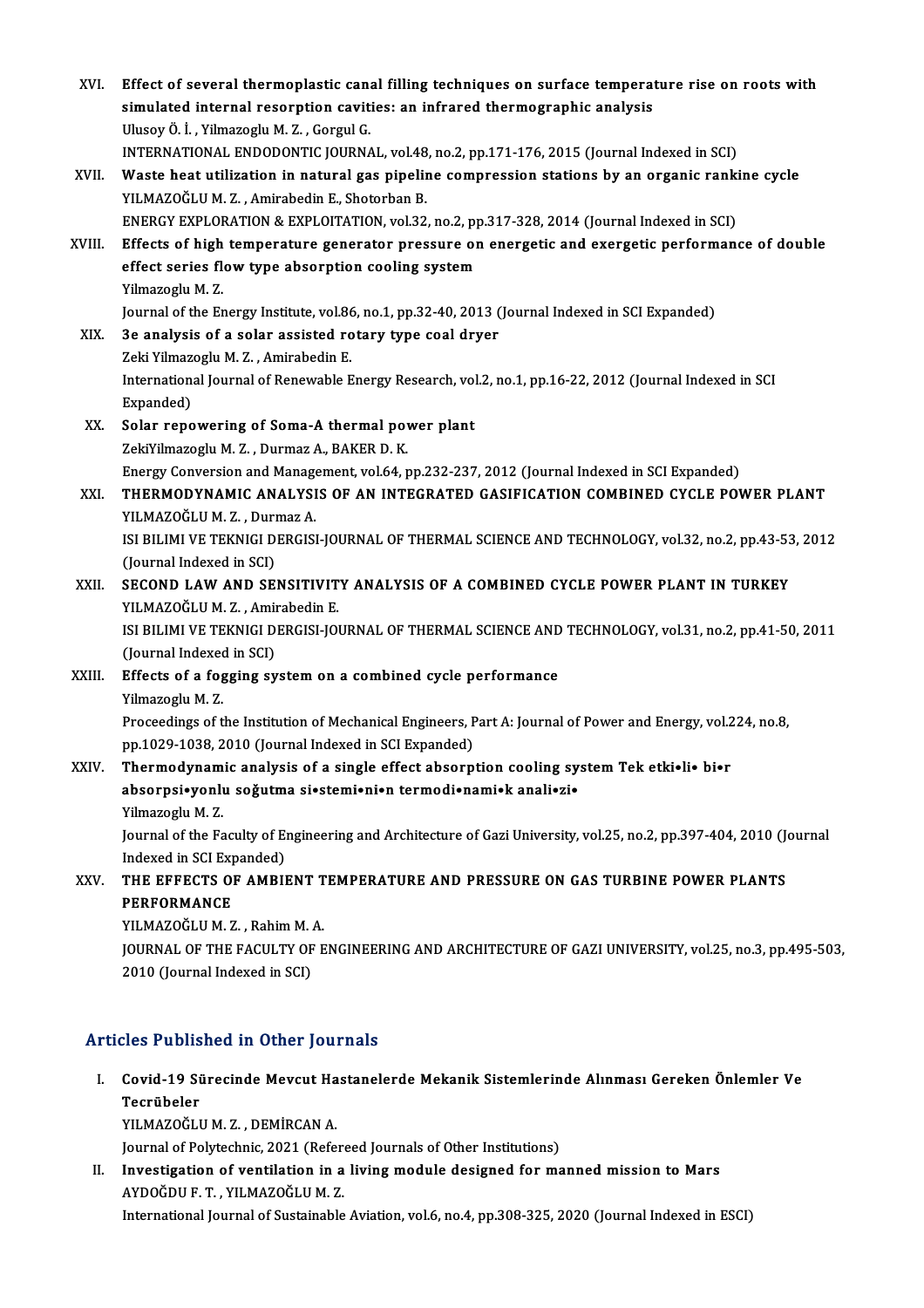| III.  | Kapalı alanlar için Covid-19 enfeksiyon riski hesaplama aracı                                                                        |
|-------|--------------------------------------------------------------------------------------------------------------------------------------|
|       | YILMAZOĞLU M.Z.                                                                                                                      |
|       | Türk Tesisat Mühendisleri Derneği Dergisi, no.127, pp.76-79, 2020 (Other Refereed National Journals)                                 |
| IV.   | CFD analyses of the serpentine and parallel flow fields for PEM fuel cells                                                           |
|       | Ibrahimoglu B., YILMAZOĞLU M. Z., Balikci B., Celenk S.                                                                              |
|       | INTERNATIONAL JOURNAL OF SUSTAINABLE AVIATION, vol.3, no.2, pp.115-129, 2017 (Journal Indexed in ESCI)                               |
| V.    | Hastanelerde Enerji Yönetimi                                                                                                         |
|       | YILMAZOĞLU M.Z.                                                                                                                      |
|       | Türk Tesisat Mühendisleri Derneği Dergisi, no.102, pp.38-46, 2016 (Other Refereed National Journals)                                 |
| VI.   | Merkezi iklimlendirme sistemlerinde alın hızının ömür boyu maliyete etkileri                                                         |
|       | ÇİFCİ M., YILMAZOĞLU M.Z.                                                                                                            |
|       | Tesisat Mühendisliği, vol.142, pp.15-22, 2014 (Other Refereed National Journals)                                                     |
| VII.  | Soma A Termik Santralinin Besleme Suyu Ön Isıtma Uygulaması ile Yeniden Güçlendirilmesinin                                           |
|       | Teknoekonomik Analizi                                                                                                                |
|       | YILMAZOĞLU M.Z., DURMAZ A.                                                                                                           |
|       | Dumlupınar Üniversitesi Fen Bilimleri Enstitüsü Dergisi, vol.32, pp.79-90, 2013 (Other Refereed National Journals)                   |
| VIII. | Yenilenebilir Metan Üretim ive Karbon Nötr Topluma Geçiş                                                                             |
|       | YILMAZOĞLU M.Z.                                                                                                                      |
|       | Mühendis ve Makina, vol.54, no.643, pp.47-53, 2013 (Other Refereed National Journals)                                                |
| IX.   | Hot windbox repowering of Coal Fired Thermal Power Plants<br>YILMAZOĞLU M.Z., DURMAZ A.                                              |
|       |                                                                                                                                      |
|       | Turkish Journal of Engineering and Environmental Sciences, vol.37, no.1, pp.33-41, 2013 (Refereed Journals of<br>Other Institutions) |
| X.    | Exergetic Evaluation of an Integrated Gasification Combined Cycle Power Plant Simulated by Seven                                     |
|       | Different Types of Turkish Lignite                                                                                                   |
|       | AMIRABEDIN E., YILMAZOĞLU M. Z., BAŞKAYA Ş.                                                                                          |
|       | Turkish Journal of Engineering and Environmental Sciences, vol.37, no.1, pp.42-56, 2013 (Refereed Journals of                        |
|       | Other Institutions)                                                                                                                  |
| XI.   | The verification of the payback time for a solar driven absorption cooling system depending on                                       |
|       | technological development and design data                                                                                            |
|       | YILMAZOĞLU M.Z., Amirabedin E.                                                                                                       |
|       | Gazi University Journal of Science, vol.25, no.3, pp.793-801, 2012 (Refereed Journals of Other Institutions)                         |
| XII.  | The Verification Of The Payback Time For A Solar Driven Absorption Cooling System Depending On                                       |
|       | <b>Technological Development And Design Data</b>                                                                                     |
|       | YILMAZOĞLU M.Z., AMIRABEDIN E.                                                                                                       |
|       | Gazi University Journal of Science, vol.25, no.3, pp.793-801, 2012 (Refereed Journals of Other Institutions)                         |
| XIII. | Bir kömür sobasının ısıl performans ve veriminin deneysel incelenmesi                                                                |
|       | YILMAZOĞLU M.Z.                                                                                                                      |
|       | Makine Teknolojileri Elektronik Dergisi, vol.9, no.2, pp.27-37, 2012 (Other Refereed National Journals)                              |
| XIV.  | 3E Analysis Solar Assisted Rotary Type Coal Dryer                                                                                    |
|       | YILMAZOĞLU M.Z., AMIRABEDIN E.                                                                                                       |
|       | INTERNATIONAL JOURNAL OF RENEWABLE ENERGY RESEARCH, vol.2, no.1, pp.16-22, 2011 (Refereed Journals of                                |
|       | Other Institutions)                                                                                                                  |
| XV.   | Design and Exergy Analysis of a Thermal Power Plant Using Different Types of Turkish Lignite                                         |
|       | AMIRABEDIN E., YILMAZOĞLU M.Z.                                                                                                       |
|       | International Journal of Thermodynamics, vol.14, no.3, pp.125-133, 2011 (Refereed Journals of Other Institutions)                    |
| XVI.  | Binalarda Isı Yalıtımının Örnek İki Binada Karşılaştırılması ve Ekonomik Analizleri<br>YILMAZOĞLU M.Z.                               |
|       | Türk Tesisat Mühendisleri Derneği Dergisi, vol.71, pp.48-56, 2011 (Other Refereed National Journals)                                 |
| XVII. | Bir Kazan Test Merkezinin Kurulması Devreye Alınması Belgelendirme Amaçlı Isıl ve Çevresel                                           |
|       | Performans Testleri                                                                                                                  |
|       |                                                                                                                                      |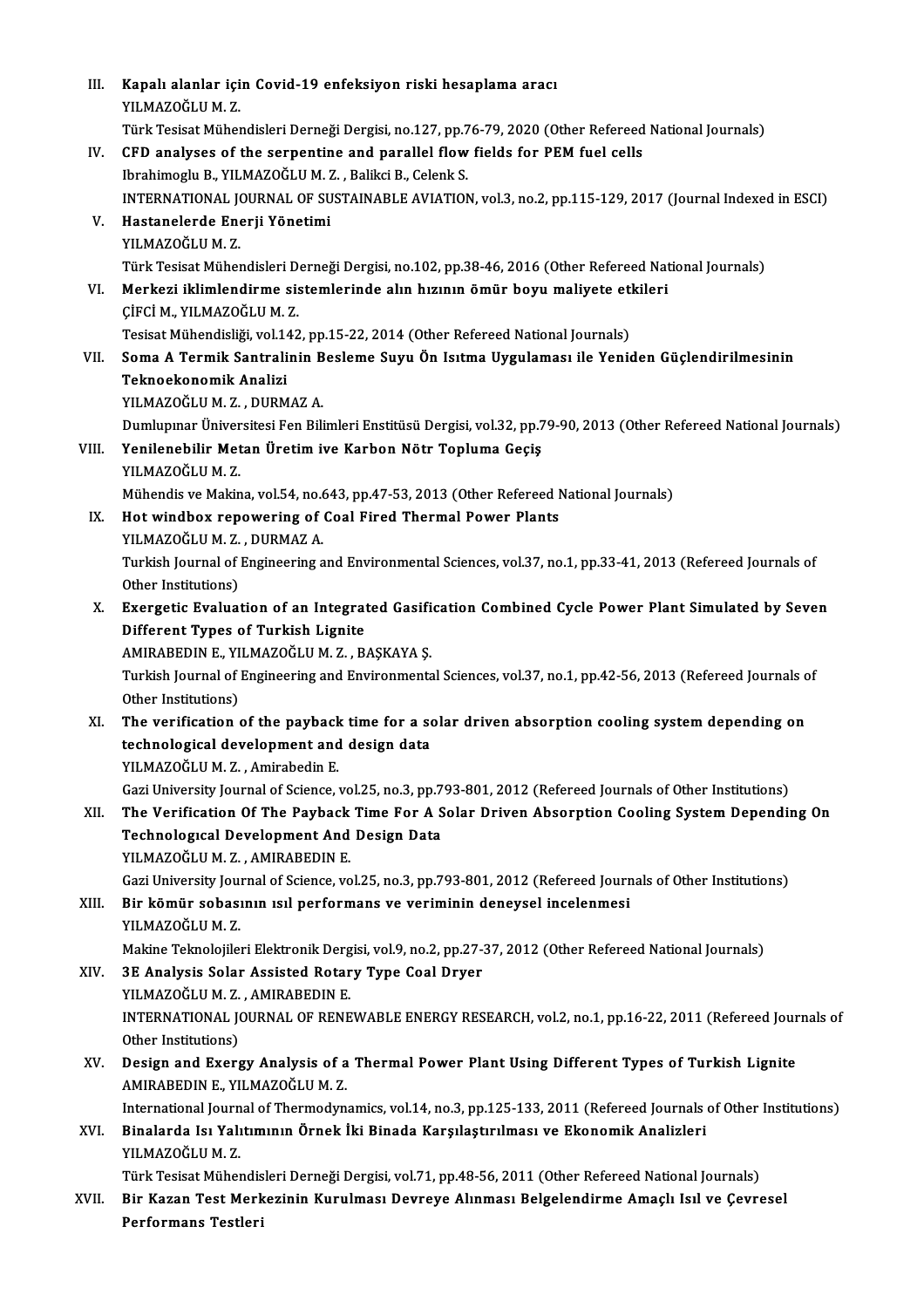GÖÇH.,YILMAZOĞLUM.Z. ,DURMAZA.

GÖÇ H., YILMAZOĞLU M. Z. , DURMAZ A.<br>TMMOB Makina Mühendisleri Odası Tesisat Mühendisliği Dergisi, no.119, pp.19-24, 2010 (Other Refereed National GÖÇ H., YI<br>TMMOB M<br>Journals)<br>Gez Türb TMMOB Makina Mühendisleri Odası Tesisat Mühendisliği Dergisi, no.119, pp.19-24, 2010 (Other Refereed National<br>Journals)<br>XVIII. Gaz Türbini Tahrikli Bir Doğal Gaz Basınçlandırma İstasyonunda Ortam ve Yakıt Koşullarının Sist

# Journals)<br>XVIII. Gaz Türbini Tahrikli Bir Doğal Gaz Basınçlandırma İstasyonunda Ortam ve Yakıt Koşullarının Sisteme<br>Etkisinin Duyarlılık Analizi Etkisinin Duyarlılık Analizi<br>YILMAZOĞLU M. Z. , AMIRABEDIN E.<br>TUBAV, vol.3, no.4, pp.298-305, 2010 (Other Refereed National Journals)<br>Isi Enerijsi Donalama Vöntamlari ve Binalarada Hygulanması

YILMAZOĞLUM.Z., AMIRABEDINE.

XIX. Isı Enerjisi Depolama Yöntemleri ve Binalarada Uygulanması TUBAV, vol.3, no.4,<br>Isı Enerjisi Depol<br>YILMAZOĞLU M. Z.<br>Bolitelmik Dergisi Isı Enerjisi Depolama Yöntemleri ve Binalarada Uygulanması<br>YILMAZOĞLU M. Z.<br>Politeknik Dergisi, vol.13, no.1, pp.33-42, 2010 (Other Refereed National Journals)<br>Carlastuvallı Kombine Courim Santrallerinde Yanma Öngesi Karba

### XX. Gazlaştırıcılı Kombine Çevrim Santrallerinde Yanma Öncesi Karbondioksit Tutma<br>YILMAZOĞLU M. Z. Politeknik Dergisi, v<br>Gazlaştırıcılı Kom<br>YILMAZOĞLU M. Z.<br>PAMIKKALE UNIV PAMUKKALE UNIVERSITY JOURNAL OF ENGINEERING SCIENCES-PAMUKKALE UNIVERSITESI MUHENDISLIK

BILIMLERI DERGISI, vol.16, no.2, pp.173-179, 2010 (Other Refereed National Journals)

### Books&Book Chapters

- ooks & Book Chapters<br>I. EN 378 Standardının Tanıtılması ve Seçim Kriterlerine Etkileri<br>XII MAZQĞLILM 7 YOUR UNICH<br>EN 378 Standard<br>YILMAZOĞLUM.Z. EN 378 Standardının Tanıtılması ve Seçim Kriterlerine Etkileri<br>YILMAZOĞLU M. Z.<br>in: HVAC Sistem Seçimi, Murat Çakan, Editor, Doğa Yayıncılık, İstanbul, pp.7-24, 2020<br>Pölgesel Seğutma Kılayugu YILMAZOĞLU M. Z.<br>in: HVAC Sistem Seçimi, Murat (<br>II. Bölgesel Soğutma Kılavuzu<br>YILMAZOĞLUM Z
- in: HVAC Sistem See<br>Bölgesel Soğutma<br>YILMAZOĞLU M. Z.<br>Doğa Yayıncılık 20 B<mark>ölgesel Soğutma K</mark><br>YILMAZOĞLU M. Z.<br>Doğa Yayıncılık, 2016<br>Pölgesel Isıtma Kıla YILMAZOĞLU M. Z.<br>Doğa Yayıncılık, 2016<br>III. Bölgesel Isıtma Kılavuzu<br>YILMAZOĞLUM Z
- Doğa Yayıncılık, 2016<br>Bölgesel Isıtma Kıla<br>YILMAZOĞLUM. Z.<br>Doğa Yayıncılık, 2016 B<mark>ölgesel Isıtma Kıla</mark><br>YILMAZOĞLU M. Z.<br>Doğa Yayıncılık, 2016<br>Numorisal Analysis
- IV. Numerical Analysis of Active Control of Flowon a DBD Plasma Actuator Integrated Airfoil İBRAHİMOĞLUB.,YILMAZOĞLUM.Z. ,CücenA. Numerical Analysis of Active Control of Flow on a DBD Plasma Actuator Integrated Airfoil<br>İBRAHİMOĞLU B., YILMAZOĞLU M. Z. , Cücen A.<br>in: Sustainable Aviation Energy and Environmental Issues, Karakoç Hikmet T., Özerdem Barı

İBRAHİMOĞLU B., YILMAZOĞLU M. Z. , Cücen A.<br>in: Sustainable Aviation Energy and Environmental Issues, Karakoç Hikmet T., Özerd<br>Çolpan Özgür C., Altuntaş Önder, Açıkkalp Emin, Editor, Springer, pp.363-374, 2016

# Çolpan Özgür C., Altuntaş Önder, Açıkkalp Emin, Editor, Springer, pp.363-374, 2016<br>Refereed Congress / Symposium Publications in Proceedings

- efereed Congress / Symposium Publications in Proceedings<br>I. Numerical Investigation Of The Performance Of Local Exhaust Strategy In Intensive Care Units<br>Vilmagoğlu M.Z., Erdogan A.A. Your Gongross 7 by mpos<br>Numerical Investigation Of 7<br>Yilmazoğlu M. Z., Erdogan A. A. Numerical Investigation Of The Performance Of Local Exhaust Strategy In Intensive Care<br>Yilmazoğlu M. Z. , Erdogan A. A.<br>6th Int. Conf. on Smart and Sustainable Technologies, Split, Croatia, 8 - 11 September 2021, pp.1-11<br>T 6th Int. Conf. on Smart and Sustainable Technologies, Split, Croatia, 8 - 11 September 2021, pp.1-11
- Yilmazoğlu M. Z. , Erdogan A. A.<br>6th Int. Conf. on Smart and Sustainable Technologies, Split, Croatia, 8 11 Septe<br>II. Technoeconomic Analysis Of Trigeneration Systems For Data Centers<br>Yilmazoğlu M. Z. , Hatiboglu R. Technoeconomic Analysis Of Trigeneration Systems For Data Centers<br>Yilmazoğlu M. Z. , Hatiboglu R.<br>9th Global Conference on Global Warming, Zagreb, Croatia, 1 - 04 August 2021, pp.244-249<br>Cleanzoom Validation Brossesse And
- Yilmazoğlu M. Z. , Hatiboglu R.<br>9th Global Conference on Global Warming, Zagreb, Croatia, 1 04 August 2021, pp.244-249<br>III. Cleanroom Validation Processes And Reducing Greenhouse Gas Emissions Through Automation<br>Vilmagoğ 9th Global Conference on Global<br>Cleanroom Validation Proces<br>Yilmazoğlu M. Z. , Dagdemir E. D.<br><sup>Oth Clobal Conference on Clobal</sup> Cleanroom Validation Processes And Reducing Greenhouse Gas Emissions Throu<sub>i</sub><br>Yilmazoğlu M. Z. , Dagdemir E. D.<br>9th Global Conference on Global Warming, Zagreb, Croatia, 1 - 04 August 2021, pp.103-107<br>Despecaing Co.2 Emiss

## Yilmazoğlu M. Z. , Dagdemir E. D.<br>9th Global Conference on Global Warming, Zagreb, Croatia, 1 - 04 August 2021, pp.103-107<br>IV. Decreasing Co2 Emissions For Hot Water Production In Hospitals In Ankara With Solar Thermal 9th Global C<br>Decreasing<br>Collectors<br>Cundesdu E Decreasing Co2 Emissions Fo<br>Collectors<br>Gundogdu E.Y. , Yilmazoğlu M.Z.<br><sup>Oth Clobal Conference en Clobal</sup>

6 <mark>Collectors</mark><br>Gundogdu E. Y. , Yilmazoğlu M. Z.<br>9th Global Conference on Global Warming, Zagreb, Croatia, 1 - 04 August 2021, pp.352-357

### Gundogdu E. Y. , Yilmazoğlu M. Z.<br>9th Global Conference on Global Warming, Zagreb, Croatia, 1 - 04 August 2021, pp.:<br>V. Covid-19 Infection Risk Calculator and Examples for Some Closed Spaces<br>Vilmazoğlu M. Z. 9th Global Confe<br>Covid-19 Infec<br>Yilmazoğlu M. Z.<br>10th Moditerran Yilmazoğlu M. Z.<br>10th Mediterranean Congress of Climatization , Lisbon, Portugal, 11 - 12 May 2021, pp.1-11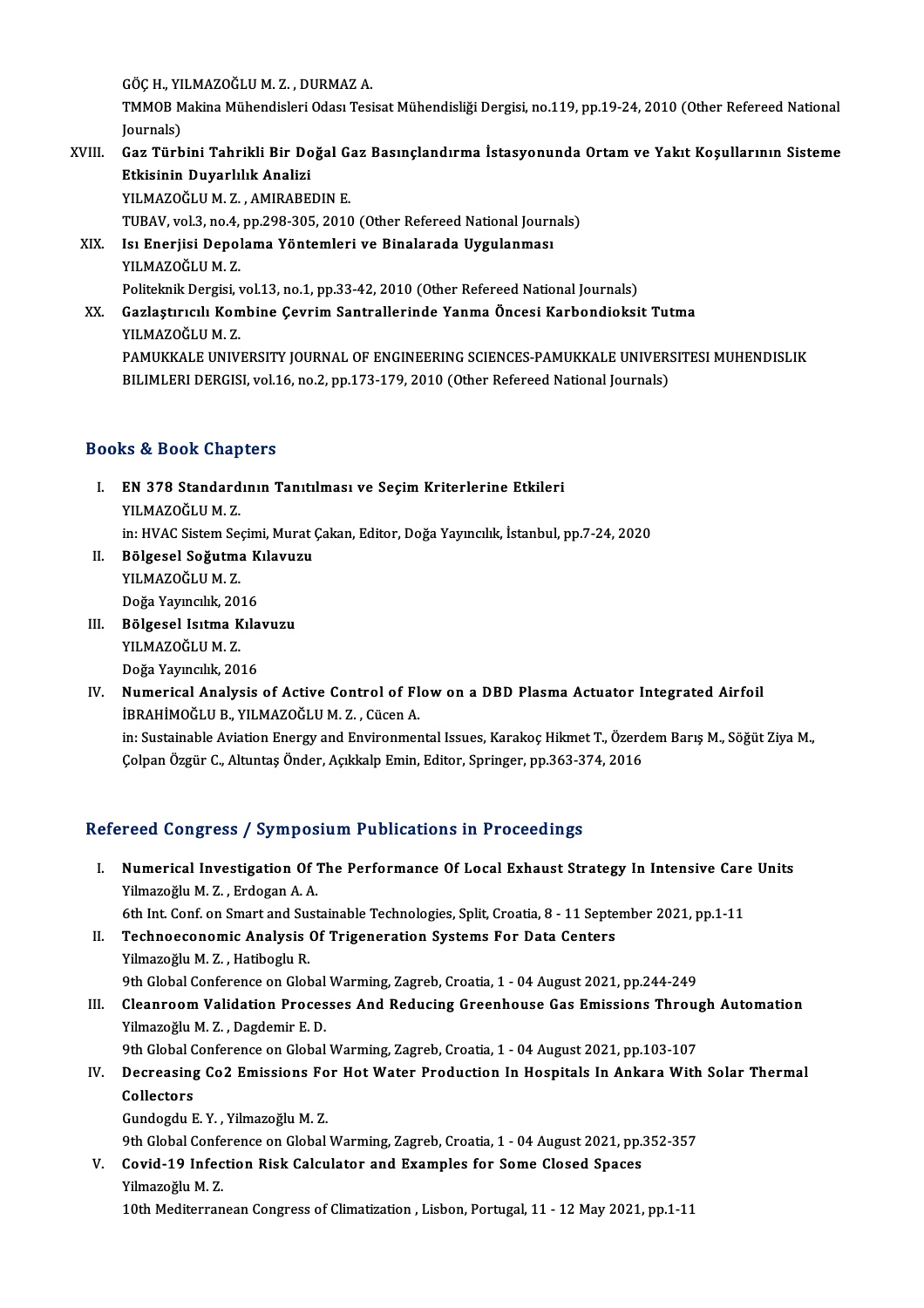| VI.    | Modeling Of Bird Strike For The Pilot Cabin Window In Side-by-side Seated Aircraft                                                      |
|--------|-----------------------------------------------------------------------------------------------------------------------------------------|
|        | Lüleci B., Yilmazoğlu M. Z.<br>International Symposium on Aircraft Technology, MRO and Operations, Budapest, Hungary, 28 - 30 May 2021, |
|        | pp 1-11                                                                                                                                 |
| VII.   | The importance of hydrogen in terms of energy diversity for Turkey's energy projection                                                  |
|        | Amil C., Yilmazoğlu M. Z.                                                                                                               |
|        | 5th International Hydrogen Technologies Congress, Niğde, Turkey, 26 - 28 May 2021, pp.1-11                                              |
| VIII.  | <b>COVID 19 RISK CALCULATION TOOL</b>                                                                                                   |
|        | Yilmazoğlu M.Z.                                                                                                                         |
|        | III. Uluslararası Şehir Çevre ve Sağlık Kongresi, İstanbul, Turkey, 16 - 20 April 2021, pp.128                                          |
| IX.    | Exergy Analysis Of Hot-Windbox Repowering Option For A Coal-Fired Thermal Power Plant<br>Yilmazoğlu M.Z., Erdogan A.A.                  |
|        | SpliTech2020, Split, Croatia, 24 - 27 September 2020, pp.1-11                                                                           |
| X.     | Energy Efficient TIER IV Data Center Design and CFD Analysis of a Rack Layout                                                           |
|        | Yilmazoğlu M.Z.                                                                                                                         |
|        | Virtual 14th International TTMD HVAC-R Technologies Symposium, Ankara, Turkey, 1 - 04 June 2020, pp.1-11                                |
| XI.    | 1D MODELING OF OLIVE OIL MILL WASTEWATER EVAPORATION WITH A PARABOLIC TROUGH                                                            |
|        | <b>SOLAR COLLECTOR</b>                                                                                                                  |
|        | Yilmazoğlu M.Z.                                                                                                                         |
|        | ECRES 2020, İstanbul, Turkey, 24 - 27 August 2020, pp.1-11                                                                              |
| XII.   | GAZLARIN TERMIK AYRIŞMA VE IYONLAŞMA NOKTASININ GRAFIK YÖNTEMIYLE BELIRLENMESI                                                          |
|        | İBRAHİMOĞLU B., YILMAZOĞLU M. Z., TEKELİ G., Erdogan A. A.                                                                              |
|        | 22nd Congress on Thermal Science and Technology, 11 - 14 September 2019                                                                 |
| XIII.  | Particle Analysis Comparison of a Distributed Supply with Laminar Flow Unit (LFU) and                                                   |
|        | <b>Conventional LFU in an Operating Room</b>                                                                                            |
|        | Erdogan A. A., YILMAZOĞLU M. Z.                                                                                                         |
|        | 22nd Congress on Thermal Science and Technology, 11 - 14 September 2019                                                                 |
| XIV.   | INVESTIGATION of VENTILATION in a LIVING MODULE DESIGNED for MANNED MISSION to MARS                                                     |
|        | AYDOĞDU F. T., YILMAZOĞLU M. Z.                                                                                                         |
|        | 22nd Congress on Thermal Science and Technology, 11 - 14 September 2019                                                                 |
| XV.    | Ventilation Performance Improvement in a Container with an Extraction Free Cooling System<br>GÜLSEVEN C., YILMAZOĞLU M.Z.               |
|        | CLIMA 2019, Bükreş, Romania, 26 - 29 May 2019, vol.111, pp.1031                                                                         |
| XVI.   | Heating Water and Tap Water Production with an Air-to-Water Heat Pump by Using the Waste Heat                                           |
|        | of an Oil-Free Air Compressor                                                                                                           |
|        | GÜLSEVEN C., YILMAZOĞLU M.Z.                                                                                                            |
|        | CLIMA 2019, 26 - 29 May 2019, vol.111, pp.6034                                                                                          |
| XVII.  | Assessing the reliability of Turkish building energy performance tool (BEP-TR2) by case tests                                           |
|        | YILMAZOĞLU M.Z., ULUKAVAK HARPUTLUGİL G., ÜNLÜ G.                                                                                       |
|        | CLIMA 2019, 26 - 29 May 2019, vol 111, pp 4052                                                                                          |
| XVIII. | Experimental and numerical investigation of surface temperature increment on a tooth in                                                 |
|        | endodontic root canal filling application                                                                                               |
|        | YILMAZOĞLU M.Z., ATASOY ULUSOY Ö.İ.                                                                                                     |
|        | 22 Isı Bilimi ve Tekniği Kongresi, 11 - 14 September 2019<br>The effects of equivalence ratio on a downdraft plasma coal gasifier       |
| XIX.   | İBRAHİMOĞLU B., YILMAZOĞLU M.Z.                                                                                                         |
|        | 7th Global Conference on Global Warming, 24 - 28 June 2018                                                                              |
| XX.    | Can feedwater repowering increase the exergetic efficiency of a coal fired thermal power plant?                                         |
|        | Erdogan A. A., YILMAZOĞLU M. Z.                                                                                                         |
|        | 7th Global conference on Global Warming, 24 - 28 June 2018                                                                              |
| XXI.   | Site selection for cogeneration systems in urban areas and modeling of dispersion of emissions                                          |
|        |                                                                                                                                         |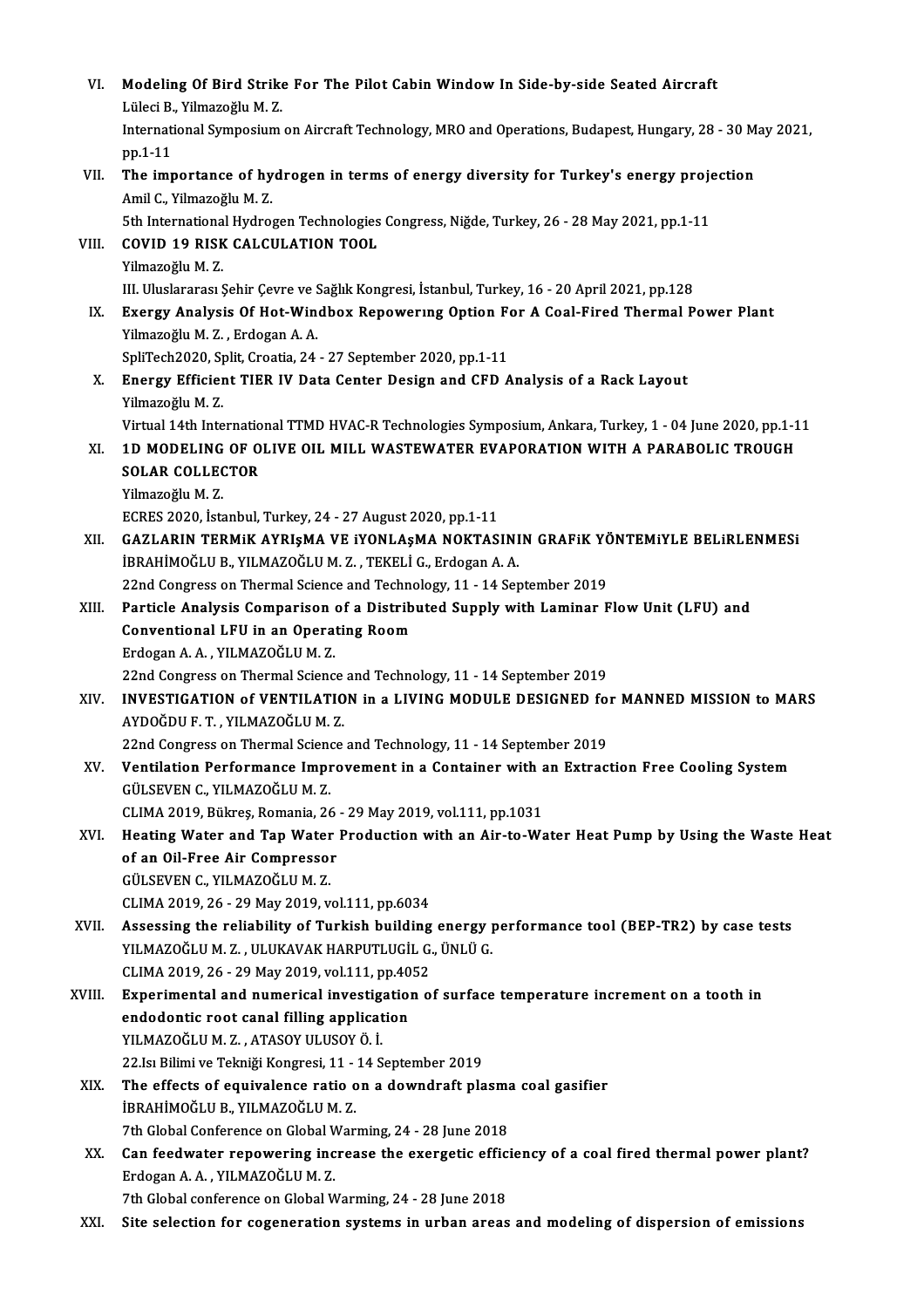|              | among buildings                                                                                              |
|--------------|--------------------------------------------------------------------------------------------------------------|
|              | Çelenk Ş., YILMAZOĞLU M.Z.                                                                                   |
|              | XIIIth International HVACRSanitary Technology Symposium, 12 - 14 April 2018                                  |
| XXII.        | Energy Recovery from Waste Tires with Plasma Method                                                          |
|              | Ibrahimoglu B., Demircan C. A., Kizisar S. E., YILMAZOĞLU M. Z., Turkes N.                                   |
|              | 2nd International Symposium on Multidisciplinary Studies and Innovative Technologies (ISMSIT), Kizilcahamam, |
|              | Turkey, 19 - 21 October 2018, pp.615-619                                                                     |
| XXIII.       | EN 378 standartının sistem seçimine etkileri                                                                 |
|              | YILMAZOĞLU M.Z.                                                                                              |
|              | İklim 2017, Turkey, 15 - 16 December 2017                                                                    |
| XXIV.        | A Newborn Incubator with a Laminar Flow Unit                                                                 |
|              | YILMAZOĞLU M.Z., BIYIKOĞLU A.                                                                                |
|              | ASHRAE Winter Conference, Nevada, United States Of America, 28 January - 01 February 2017                    |
| XXV.         | EN 378 Standartının Tanıtılması ve Seçim Kriterlerinde Etkileri                                              |
|              | YILMAZOĞLU M.Z.                                                                                              |
|              | TTMD HVAC Sistem Seçimi, Turkey, 27 - 30 October 2016                                                        |
| XXVI.        | Kojenerasyon sistemleri için yer seçimi ve binalar arasında emisyon dağılımının modellenmesi                 |
|              | YILMAZOĞLU M.Z., Çelenk Ş.                                                                                   |
|              | Ulusal Isı Bilimi ve Tekniği Sempozyumu, Turkey, 13 - 16 September 2016                                      |
| XXVII.       | COMPARISON OF PARALLEL AND SERPENTINE FLOW FIELD USING CFD BASED MODELLING                                   |
|              | İBRAHİMOĞLU B., YILMAZOĞLU M. Z., BALIKÇI B., CÜCEN A., ÇELENK Ş.                                            |
|              | International Symposium on Sustainable Aviation, 29 May - 01 June 2016                                       |
| XXVIII.      | <b>Energy Management in Hospitals</b>                                                                        |
|              | YILMAZOĞLU M.Z.                                                                                              |
|              | XII. International HVAC+R&SANITARY TECHNOLOGY SYMPOSIUM, Istanbul, 31 March - 02 April 2016                  |
| XXIX.        | Numerical Investigation of a Passive Chilled Beam System and Thermal Comfort Conditions<br>YILMAZOĞLU M.Z.   |
|              | Climamed 2015 Mediterranean Congress of HVAC, Juan-Les-Pins, 9 - 11 September 2015                           |
| XXX -        | Pasif Soğuk Kirişlerin Ofislerde Kullanılabilirliğinin Deneysel ve Sayısal İncelenmesi                       |
|              | YILMAZOĞLU M.Z.                                                                                              |
|              | 20. Ulusal Isı Bilimi ve Tekniği Kongresi, Balıkesir, Turkey, 2 - 05 September 2015                          |
| XXXI.        | 1D modeling of a single effect absorption cooling system                                                     |
|              | YILMAZOĞLU M.Z.                                                                                              |
|              | International Symposium on Sustainable Aviation, Istanbul, 31 May - 03 June 2015                             |
| XXXII.       | Comparison of Thermal Repowering Alternatives for Thermal Power Plants                                       |
|              | YILMAZOĞLU M.Z.                                                                                              |
|              | Global Conference on Global Warming, Athens, 24 - 27 May 2015                                                |
| XXXIII.      | <b>Outdoor Electricity Generation Device</b>                                                                 |
|              | YILMAZOĞLU M.Z.                                                                                              |
|              | 7th International Ege Energy Symposium&Exhibition, Uşak, 18 - 20 June 2014                                   |
| <b>XXXIV</b> | Bir Diş Hastanesinde Ön Enerji Etüdü ve Yıllık Enerji Tüketimi için Bir Belirteç                             |
|              | YILMAZOĞLU M.Z.                                                                                              |
|              | XI. Yapıda Tesisat Teknolojisi Sempozyumu, Istanbul, 8 - 10 May 2014                                         |
| XXXV         | Bir Kombi Isı Hücresinin Isı Transferi ve Akış Karakteristiğinin Sayısal Olarak İncelenmesi                  |
|              | KARAASLAN S., ÇALIŞIR T., YILMAZOĞLU M. Z., Yılmaz T., BAŞKAYA Ş.                                            |
|              | 19. Ulusal Isı Bilimi ve Tekniği Kongresi, Turkey, 9 - 12 September 2013, pp 728-733                         |
| XXXVI.       | Bir Kombi Isı Hücresinin Isı Transferi ve Akış Karakterisitiğinin Sayısal Olarak İncelenmesi                 |
|              | Karaaslan S., Çalışır T., Yılmazoğlu M. Z., Başkaya Ş., Yılmaz T. O.                                         |
|              | 19. Ulusal Isı Bilimi ve Tekniği Kongresi, Samsun, Samsun, Turkey, 9 - 12 September 2013                     |
| XXXVII.      | Experimental Study on Thermoelectric Generator Performance Applied to a Combi Boiler                         |
|              | Yılmazoğlu M. Z., Karaaslan S., Çalışır T., Başkaya Ş., Yılmaz T. O.                                         |
|              |                                                                                                              |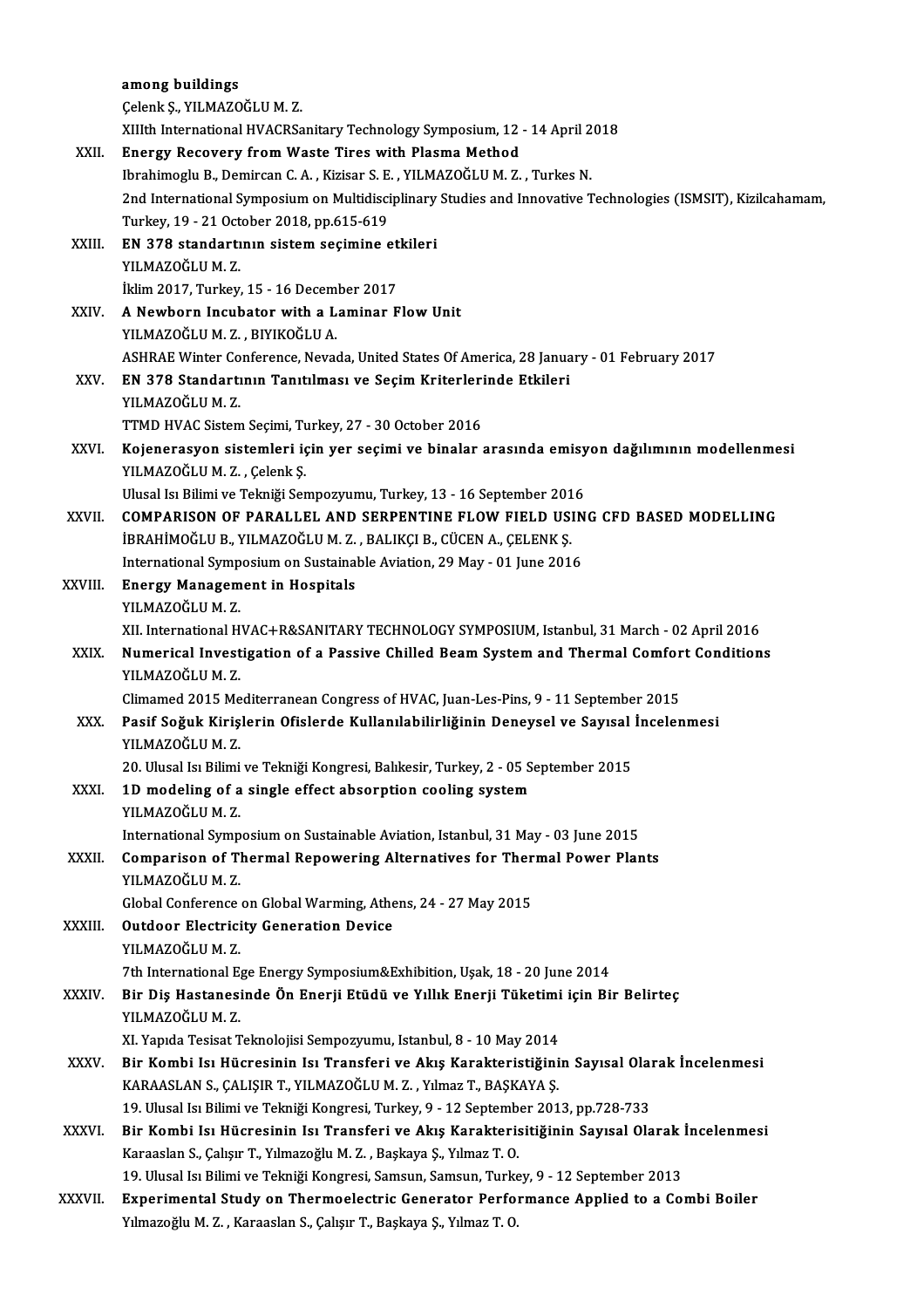13th UK Heat Transfer Conference, London, London, United Kingdom, 2 - 03 September 2013<br>Pinest and Indinest Co combustion of Lispite and Biomass

|              | 13th UK Heat Transfer Conference, London, London, United Kingdom, 2 - 03 September 2013                                         |
|--------------|---------------------------------------------------------------------------------------------------------------------------------|
| XXXVIII.     | Direct and Indirect Co combustion of Lignite and Biomass                                                                        |
|              | YILMAZOĞLU M.Z., ÇALIŞIR T., AMIRABEDIN E.                                                                                      |
|              | The 6th PSU NSU International Conference on Engineering and Technology (ICET 2013), NoviSad, 15 - 17 May                        |
|              | 2013                                                                                                                            |
| <b>XXXIX</b> | Investigation of Thermoelectric Generator Locations in a Heat Cell                                                              |
|              | Karaaslan S., Çalışır T., Yılmazoğlu M. Z., Yılmaz T. O., Başkaya Ş.                                                            |
|              | The 6th PSU NSU International Conference on Engineering and Technology (ICET 2013), NoviSad, Novi-Sad, Serbia,                  |
|              | 15 - 17 May 2013                                                                                                                |
| XL.          | Hava Kaynaklı Bir Isı Pompasının Deneysel Termodinamik Analizi                                                                  |
|              | ÇİFCİ M., YILMAZOĞLU M.Z.                                                                                                       |
|              | 11. Ulusal Tesisat Mühendisliği Kongresi, İzmir, Turkey, 17 - 20 April 2013                                                     |
| XLI.         | Soma A Termik Santralinin Paralel Yeniden Güçlendirilmesi                                                                       |
|              | YILMAZOĞLU M.Z., DURMAZ A.                                                                                                      |
|              | 18. Ulusal Isı Bilimi ve Tekniği Kongresi, Zonguldak, Turkey, 7 - 10 September 2011                                             |
| XLII.        | Kentsel Katı Atıkların Gazlaştırılması ile Isı Buhar ve Elektrik Üretiminin İncelenmesi                                         |
|              | YILMAZOĞLU M.Z., AMIRABEDIN E., KAYACAN İ.                                                                                      |
|              | 18. Ulusal Isı Bilimi ve Tekniği Kongresi, Zonguldak, Turkey, 7 - 10 September 2011                                             |
| XLIII.       | Bir Direkt Evaporatif Soğutma Sisteminin Deneysel Ekonomik ve Çevresel İncelemesi                                               |
|              | ÇALIŞIR T., ALPTEKİN M., YILMAZOĞLU M.Z.                                                                                        |
|              | Ulusal İklimlendirme Kongresi İKLİM 2011 Antalya, Turkey, 18 - 20 November 2011                                                 |
| XLIV.        | Utilization of a Parabolic TroughSolar System in a Direct Type Rotary Coal Dryer                                                |
|              | AMIRABEDIN E., YILMAZOĞLU M.Z.                                                                                                  |
|              | Global Conference on Global Warming 2011 Lisbon Portugal, 11 - 14 July 2011                                                     |
| XLV.         | Technical and Environmental Investigation of Co firing of Lignite and Biomass in Can Circulating                                |
|              | <b>Fluidized Bed Power Plant</b>                                                                                                |
|              | AMIRABEDIN E., YILMAZOĞLU M.Z.                                                                                                  |
|              | 19th European Biomass Conference and Exhibition, Berlin, 6 - 10 June 2011, pp.1328-1333                                         |
| XLVI.        | Utilization of the Exhaust Gas of a Gas Pipeline Compression Station to Generate Electricity                                    |
|              | AMIRABEDIN E. YILMAZOĞLU M. Z. DURMAZ A.                                                                                        |
|              | Linnaeus ECO-TECH'10, Kalmar, 22 - 24 November 2010                                                                             |
| XLVII.       | Analysis of Heat Recovery Steam Generators In Combined Cycle Power Plants                                                       |
|              | RAHİM M., AMIRABEDIN E., YILMAZOĞLU M.Z., DURMAZ A.                                                                             |
|              | Nuclear and Renewable Energy Resources 2, Ankara, 4 - 07 July 2010                                                              |
| XLVIII.      | Integrated Gasification Combined Cycle and Repowering of Old Power Plants                                                       |
|              | YILMAZOĞLU M.Z., DURMAZ A.                                                                                                      |
|              | Nuclear and Renewable Energy Resorces 2, Ankara, 4 - 07 July 2010                                                               |
| XLIX.        | Comparison of Absorption Cooling and Fogging Inlet Air Cooling Systems in Gas Turbine Power                                     |
|              | Plants                                                                                                                          |
|              | YILMAZOĞLU M.Z., RAHIM M.                                                                                                       |
|              | The Fifth International Ege Energy Symposium and Exhibition (IEESE-5), Denizli, 27 - 30 June 2010                               |
| L.           | Experimental Investigation of Thermal Comfort Inside an Office Room<br>ÇALIŞKAN S., YILMAZOĞLU M. Z., ATILGAN A. İ., BAŞKAYA Ş. |
|              | Clima 2010 10th REHVA World Congress, Antalya, 9 - 12 May 2010                                                                  |
|              | A Power Plant Simulation Using Absorption Chillers for District Cooling                                                         |
| LI.          | YILMAZOĞLU M.Z.                                                                                                                 |
|              | Clima 2010 10th REHVA World Congress, Antalya, 9 - 12 May 2010                                                                  |
| LII.         | Kobilerde Enerji Verimliliğinin Arttırılması                                                                                    |
|              | YILMAZOĞLU M.Z.                                                                                                                 |
|              | Nuclear Renewable Energy sources Conference with International Participation, Ankara, Turkey, 28 - 29                           |
|              | September 2009                                                                                                                  |
|              |                                                                                                                                 |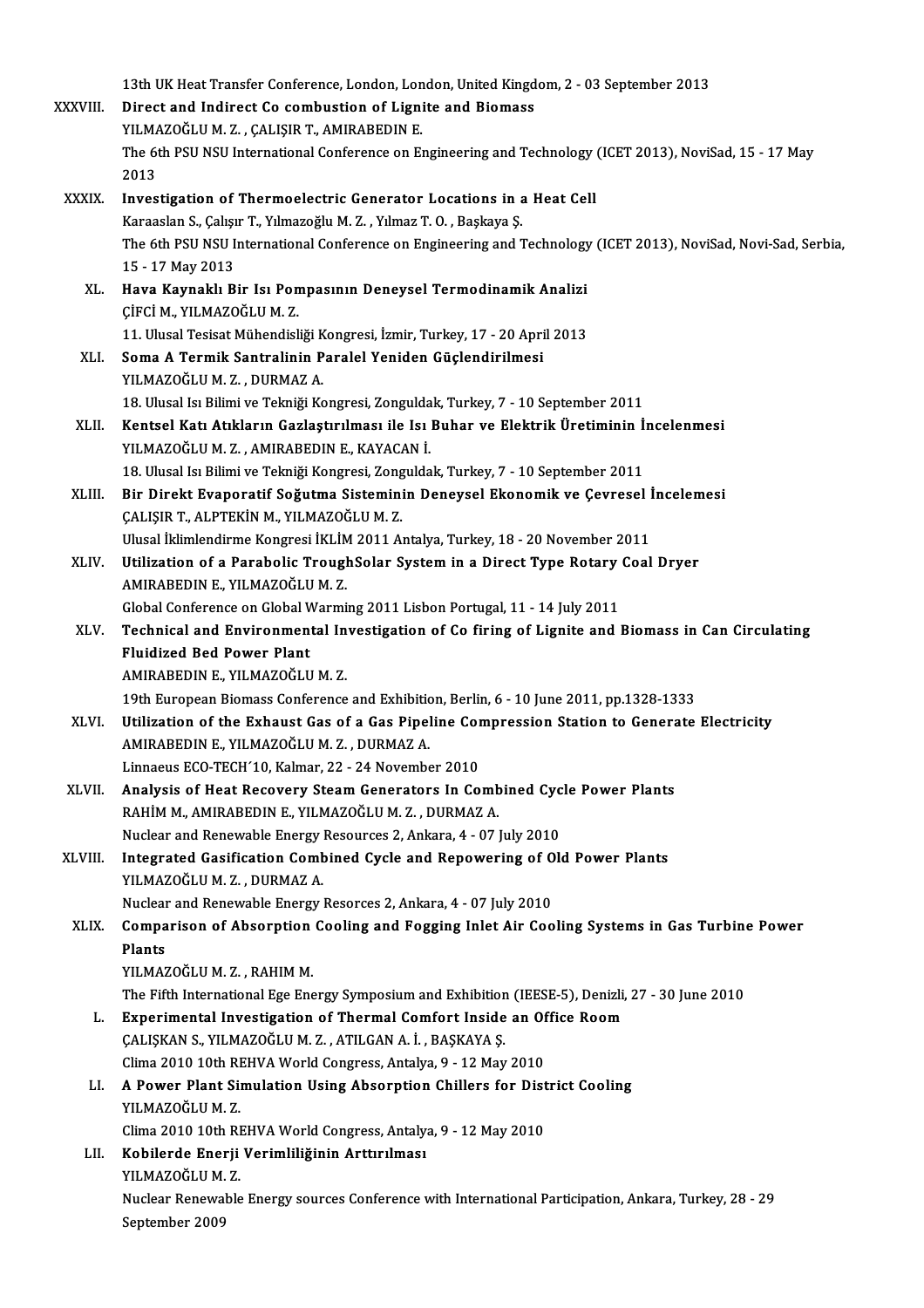| LIII.  | Yanma Öncesi Karbondioksiti Tutma Sistemi ve Alışılmış Bir Termik Santralin Enerji Ekonomisi ve              |
|--------|--------------------------------------------------------------------------------------------------------------|
|        | CO2 Salınımı Yönünden Karşılaştırılması                                                                      |
|        | YILMAZOĞLU M.Z., DURMAZ A.                                                                                   |
|        | 17. Ulusal Isı Bilimi ve Tekniği Kongresi, Sivas, Turkey, 24 - 27 June 2009                                  |
| LIV.   | Design and technical economical and environmental analyses of a hydrogen fired multi-objective               |
|        | cogeneration system                                                                                          |
|        | Durmaz A., YILMAZOĞLU M. Z., Paşaoğlu A.                                                                     |
|        | 13th International Conference on Emerging Nuclear Energy Systems 2007, ICENES 2007, İstanbul, Turkey, 3 - 08 |
|        | June 2007, vol.2, pp.859-883                                                                                 |
| LV.    | Sıfır Emisyonlu Termik Santral Geliştirilmesinde Mühendislik Yaklaşımları ve İrdelemeler                     |
|        | DURMAZ A., YILMAZOĞLU M.Z.                                                                                   |
|        | ULIBTK'07 16. Ulusal Isı Bilimi ve Tekniği Kongresi, Kayseri, Turkey, 30 May - 02 June 2007                  |
| LVI.   | Kompresör Giriş Havasının Soğutulmasıyla Kombine Çevrim Santralinin Performansının Artırılması               |
|        | RAHIM M., YILMAZOĞLU M. Z., ERBAŞ O., DURMAZ A.                                                              |
|        | ULIBTK'07 16. Ulusal Isı Bilimi veTekniği Kongresi, Kayseri, Turkey, 30 May - 02 June 2007                   |
| LVII.  | Technical Economical and Environmental Analyses of a Hydrogen Fired Multi Objective Cogeneration             |
|        | System                                                                                                       |
|        | DURMAZ A., YILMAZOĞLU M. Z., PAŞAOĞLU A.                                                                     |
|        | 13thInternational Conference on Emerging Nuclear Energy Systems, Istanbul, 3 - 08 June 2007                  |
| LVIII. | Fabrikalarda Enerji Ekonomisi için Absorpsiyonlu Sistemlerin ve Parabolik Oluk Tip Güneş                     |
|        | Kollektörlerinin Kullanılması                                                                                |
|        | YILMAZOĞLU M.Z., DURMAZ A.                                                                                   |
|        | 9. International Combustion Symposium, Kırıkkale, 16 - 17 November 2006, pp.393-401                          |
| LIX.   | The Evaluation of the Air Pollution Problem Originating from Combustion During the EU Adaptation             |
|        | $D_{max}$                                                                                                    |

### Process

ERBAŞO.,YILMAZOĞLUM.Z. ,TOPALH.,DURMAZA.

9. International Combustion Symposium, Kırıkkale, 16 - 17 November 2006, pp.505-514

### Supported Projects

Supported Projects<br>YILMAZOĞLU M. Z. , Erdoğan A. A. , Project Supported by Higher Education Institutions, Tıbbi atıkların plazma<br>SPRASTIVID VÄRTOMİ ile bertaref: 2021 - Centinues ya per cea 1195ec.<br>1990 - YILMAZOĞLU M. Z. , Erdoğan A. A. , Project Support<br>1992 - Sal Mazoğlu M. Z. , LÜLECİ M. B. SALMAN V. Proj gazlaştırma yöntemi ile bertarafı, 2021 - Continues<br>YILMAZOĞLU M. Z. , LÜLECİ M. B. , SALMAN V., Project Supported by Higher Education Institutions, Şeffaf Ahşap Üretimi

gazlaştırma yöntemi ile bertarafı, 2021 - Continues<br>YILMAZOĞLU M. Z. , LÜLECİ M. B. , SALMAN V., Project Supported by F<br>ve Yapı Elemanı Olarak Kullanılabilirliğinin Araştırılması, 2021 - 2022<br>Morvai Z. Vilmazoğlu M. Z. . A YILMAZOĞLU M. Z. , LÜLECİ M. B. , SALMAN V., Project Supported by Higher Education Institutions, Şeffaf Ahşap Üretin<br>ve Yapı Elemanı Olarak Kullanılabilirliğinin Araştırılması, 2021 - 2022<br>Morvaj Z., Yilmazoğlu M. Z. , AB

ve Yapı Elemanı Olarak Kullanılabilirliğinin Araşt<br>Morvaj Z., Yilmazoğlu M. Z. , AB IPA Project, Tech<br>for Municipalities and Universities, 2019 - 2022<br>Vilmazoğlu M. Z., Husaunndee A. AB IBA Project Morvaj Z., Yilmazoğlu M. Z. , AB IPA Project, Technical Assistance for Renewable Energy and Energy Efficiency Support<br>for Municipalities and Universities, 2019 - 2022<br>Yilmazoğlu M. Z. , Husaunndee A., AB IPA Project, Techn

for Municipalities and Universities, 2019 - 2022<br>Yilmazoğlu M. Z. , Husaunndee A., AB IPA Project, Technical Assistance for improving energy Efficiency in buildings, 2016<br>- 2017 Yilmazoğlu M. Z. , Husaunndee A., AB IPA Project, Technical Assistance for improving energy Efficiency in buildings, 2016<br>- 2017<br>YILMAZOĞLU M. Z. , TUBITAK Project, SOMA TERMİK SANTRALİ İÇİN PLAZMA KÖMÜR YAKMA SİSTEMİ GELİ

- 2017<br>YILMAZOĞLU<br>2013 - 2017<br>YU MAZOĞLU YILMAZOĞLU M. Z. , TUBITAK Project, SOMA TERMİK SANTRALİ İÇİN PLAZMA KÖMÜR YAKMA SİSTEMİ GELİŞTİRİLME<br>2013 - 2017<br>YILMAZOĞLU M. Z. , BAŞKAYA Ş., Industrial Thesis Project, Kendinden Beslemeli Isıtma Uygulaması için Termoel

2013 - 2017<br>YILMAZOĞLU M. Z. , BAŞKAYA Ş., Industrial Thesis Project, Kendinden Beslemeli Isıtma Uygulaması için Termoelektrik<br>Jeneratörler Vasıtasıyla Isıl Hücre Dizaynı, 2012 - 2014 YILMAZOĞLU M. Z. , BAŞKAYA Ş., Industrial Thesis Project, Kendinden Beslemeli Isıtma Uygulaması için Termoelektrik<br>Jeneratörler Vasıtasıyla Isıl Hücre Dizaynı, 2012 - 2014<br>Çalışır T., Yılmazoğlu M. Z. , Başkaya Ş., Project

Jeneratörler Vasıtasıyla Isıl Hücre Dizaynı, 2012 - 2014<br>Çalışır T., Yılmazoğlu M. Z. , Başkaya Ş., Project Supported by Highe<br>Karakteristiklerinin Deneysel Olarak Tespit Edilmesi, 2012 - 2013<br>YU MAZOĞLUM Z., Project Suppo Çalışır T., Yılmazoğlu M. Z. , Başkaya Ş., Project Supported by Higher Education Institutions, Termoelektrik Jeneratörlerin<br>Karakteristiklerinin Deneysel Olarak Tespit Edilmesi, 2012 - 2013<br>YILMAZOĞLU M. Z. , Project Suppo

Karakteristiklerinin Deneysel Olarak Tespit Edilmesi, 2012 - 2013<br>YILMAZOĞLU M. Z. , Project Supported by Higher Education Institutions, Endüstriyel Tip Fırınlarda Isı Geri Kazanımının<br>Deneysel ve Sayısal İncelenmesi, 2012

YILMAZOĞLUM.Z., Project Supported by Higher Education Institutions, Sanayi ve Binalarda Enerji Verimliliğinde Enerji Verimliliği Çalışmaları için Laboratuvar Altyapısının Güçlendirilmesi, 2010 - 2012 YILMAZOĞLU M. Z. , Project Supported by Higher Education Institutions, Sanayi ve Binalarda Enerji Verimliliğinde Enerj<br>Verimliliği Çalışmaları için Laboratuvar Altyapısının Güçlendirilmesi, 2010 - 2012<br>YILMAZOĞLU M. Z. , C

Verimliliği Çalışmaları için Laboratuvar Altyapısının Güçlendirilmesi, 2010 - 2012<br>YILMAZOĞLU M. Z. , CB Strateji ve Bütçe Başkanlığı (Kalkınma Bakanlığı) Projesi, Linyit Kullanımının Arttırılmas<br>Yanma Emisyon Kontrolü Ene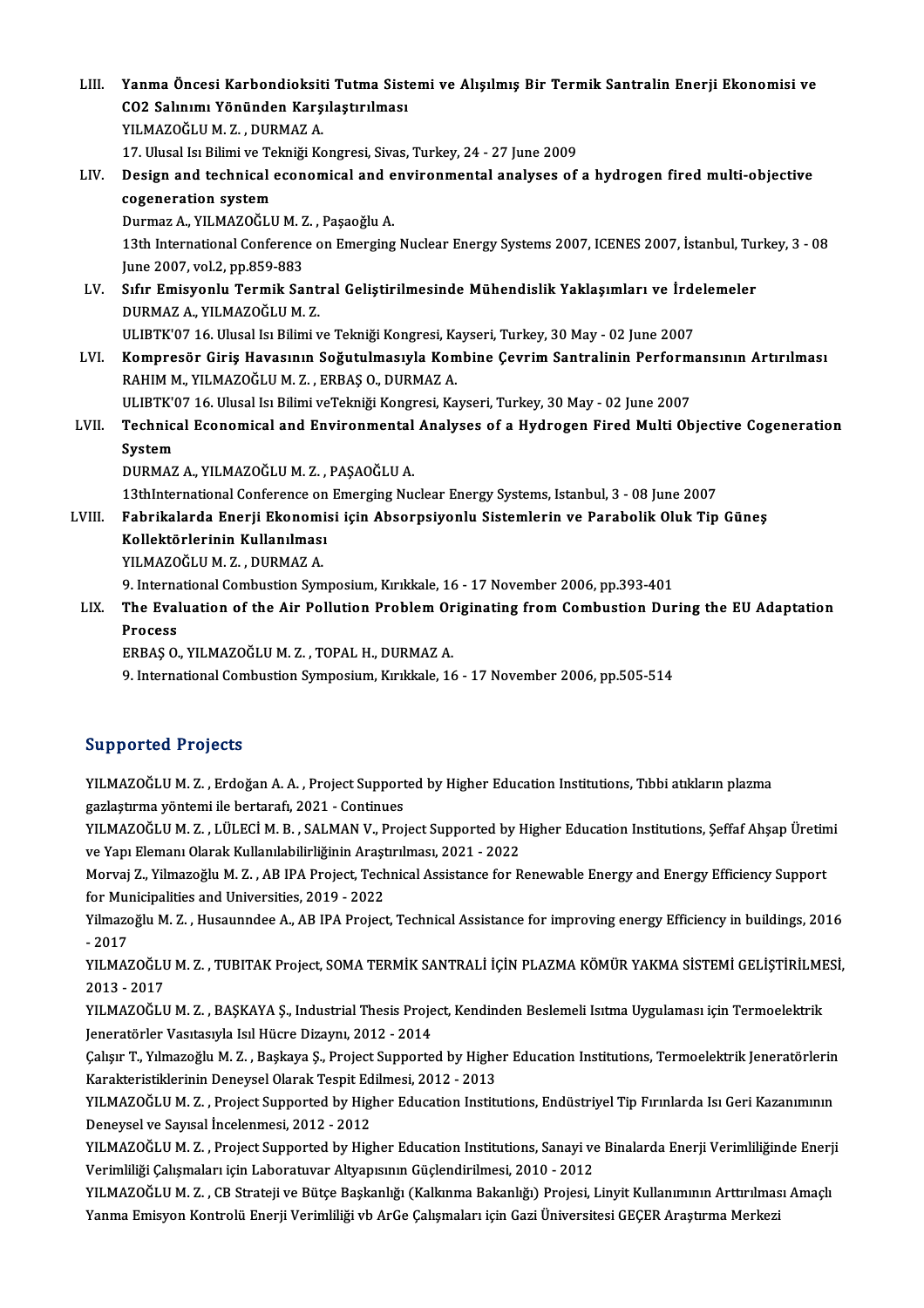Laboratuar Alt Yapısının Yenilenmesi ve Geliştirilmesi, 2008 - 2011 Laboratuar Alt Yapısının Yenilenmesi ve Geliştirilmesi, 2008 - 2011<br>YILMAZOĞLU M. Z. , Project Supported by Higher Education Institutions, Kompresör Giriş Havasının Yağmurlandırma<br>Yöntemi ile Nemlandirilmesinin Kombine Cey Laboratuar Alt Yapısının Yenilenmesi ve Geliştirilmesi, 2008 - 2011<br>YILMAZOĞLU M. Z. , Project Supported by Higher Education Institutions, Kompresör Giriş Havasının Yağmurl<br>Yöntemi ile Nemlendirilmesinin Kombine Çevrim San Yöntemi ile Nemlendirilmesinin Kombine Çevrim Santrali Performansına Etkisinin Araştırılması, 2006 - 2008<br>Patent

Patent<br>YILMAZOĞLU M. Z. , Isı borulu termoelektrik jeneratörlerin dış mekan uygulamalarında kullanılması, Patent, CHAPTER F<br>Mechanical angineering: Lishting: Hesting: Weapenry: Destreyed Materials, 2017 r acerre<br>YILMAZOĞLU M. Z. , Isı borulu termoelektrik jeneratörlerin dış mekan uygulamala<br>Mechanical engineering; Lighting; Heating; Weaponry; Destroyed Materials, 2017<br>YU MAZOĞLU M. Z. - Feteveltaik Panel Destekli termoele YILMAZOĞLU M. Z. , Isı borulu termoelektrik jeneratörlerin dış mekan uygulamalarında kullanılması, Patent, CH.<br>Mechanical engineering; Lighting; Heating; Weaponry; Destroyed Materials, 2017<br>YILMAZOĞLU M. Z. , Fotovoltaik P Mechanical engineering; Lighting; Heating; Weaponry; Destroyed Materials, 2017<br>YILMAZOĞLU M. Z. , Fotovoltaik Panel Destekli termoelektrik jeneratörlü merkezi iklimlendirme sistemi, Patent,<br>CHAPTER F Mechanical engineering

### **Scientific Refereeing**

Scientific Refereeing<br>INTERNATIONAL JOURNAL OF HYDROGEN ENERGY, SCI Journal, June 2021<br>INTERNATIONAL JOURNAL OF CREEN ENERGY, SCI Journal May 2021 BEICHTHIE INFIDENTIE<br>INTERNATIONAL JOURNAL OF HYDROGEN ENERGY, SCI Journal, June 2<br>INTERNATIONAL JOURNAL OF GREEN ENERGY, SCI Journal, May 2021<br>JOURNAL OF CLEANER PRODUCTION, SCI Journal April 2021 INTERNATIONAL JOURNAL OF HYDROGEN ENERGY, SCI Journ<br>INTERNATIONAL JOURNAL OF GREEN ENERGY, SCI Journal, M<br>JOURNAL OF CLEANER PRODUCTION, SCI Journal, April 2021<br>JOURNAL OF THE ENERGY INSTITUTE, SCI Journal, April 2021 INTERNATIONAL JOURNAL OF GREEN ENERGY, SCI Journal, M.<br>JOURNAL OF CLEANER PRODUCTION, SCI Journal, April 2021<br>JOURNAL OF THE ENERGY INSTITUTE, SCI Journal, April 2021<br>ALEXANDEIA ENCINEERING JOURNAL SCI Journal March 202 JOURNAL OF CLEANER PRODUCTION, SCI Journal, April 2021<br>JOURNAL OF THE ENERGY INSTITUTE, SCI Journal, April 2021<br>ALEXANDRIA ENGINEERING JOURNAL, SCI Journal, March 2021<br>ENERCY AND PHILDINGS, SCI Journal, Echrugry 2021 JOURNAL OF THE ENERGY INSTITUTE, SCI Journal, April 2021<br>ALEXANDRIA ENGINEERING JOURNAL, SCI Journal, March 2021<br>ENERGY AND BUILDINGS, SCI Journal, February 2021 ALEXANDRIA ENGINEERING JOURNAL, SCI Journal, March 2021<br>ENERGY AND BUILDINGS, SCI Journal, February 2021<br>SUSTAINABLE ENERGY TECHNOLOGIES AND ASSESSMENTS, SCI Journal, February 2021<br>ENERGY CONVERSION AND MANACEMENT, SCI Jou ENERGY AND BUILDINGS, SCI Journal, February 2021<br>SUSTAINABLE ENERGY TECHNOLOGIES AND ASSESSMENTS, SCI Journa<br>ENERGY CONVERSION AND MANAGEMENT, SCI Journal, January 2021<br>ENERGY SCI Journal Jonuary 2021 SUSTAINABLE ENERGY TECHNOLO<mark>C</mark><br>ENERGY CONVERSION AND MANAG<br>ENERGY, SCI Journal, January 2021<br>APPLIED THERMAL ENCINEERING ENERGY CONVERSION AND MANAGEMENT, SCI Journal, January 2021<br>ENERGY, SCI Journal, January 2021<br>APPLIED THERMAL ENGINEERING, SCI Journal, January 2021<br>ENERGY EFFICIENCY, SCI Journal, January 2021 ENERGY, SCI Journal, January 2021<br>APPLIED THERMAL ENGINEERING, SCI Journal, J<br>ENERGY EFFICIENCY, SCI Journal, January 2021<br>ENERGY AND PUU DINGS, SCI Journal, August 20 APPLIED THERMAL ENGINEERING, SCI Journal, Janu<br>ENERGY EFFICIENCY, SCI Journal, January 2021<br>ENERGY AND BUILDINGS, SCI Journal, August 2020<br>INTERNATIONAL JOURNAL OF HYDROCEN ENERCY ENERGY EFFICIENCY, SCI Journal, January 2021<br>ENERGY AND BUILDINGS, SCI Journal, August 2020<br>INTERNATIONAL JOURNAL OF HYDROGEN ENERGY, SCI Journal, July 2020<br>ENERGY CONVERSION AND MANAGEMENT, SCI Journal June 2020 ENERGY AND BUILDINGS, SCI Journal, August 2020<br>INTERNATIONAL JOURNAL OF HYDROGEN ENERGY, SCI Journal, Jul<br>ENERGY CONVERSION AND MANAGEMENT, SCI Journal, June 2020<br>Energy SCI Journal Echmiemy 2020 INTERNATIONAL JOURNAL OF HYDI<br>ENERGY CONVERSION AND MANAG<br>Energy, SCI Journal, February 2020

# Energy, SCI Journal, February 2020<br>Edit Congress and Symposium Activities

International Symposium on Energy Management and Sustainability, Working Group, İstanbul, Turkey, 2022

### **Citations**

Total Citations (WOS):204 h-index (WOS):9

### Invited Talks

I**nvited Talks**<br>Ventilation Measures in Workplaces under COVID-19, Seminar, Türk Tabipleri Birliği , Turkey, December 2020<br>Ventilation in Enclosed Spasse and Covid 19, Seminar, Türk Tapaka Denneği , Turkey, June 2020 111V1004-1 a1110<br>Ventilation Measures in Workplaces under COVID-19, Seminar, Türk Tabipleri Birliği , Turkey, Jo<br>Ventilation in Enclosed Spaces and Covid-19, Seminar, Türk Toraks Derneği , Turkey, June 2020 Ventilation in Enclosed Spaces and Covid-19, Seminar, Türk Toraks Derneği , Turkey, June 2020<br>Awards

Yilmazoğlu M.Z., ISIB HVAC Sector Design and Application Competition, Ministry Of Trade, February 2016